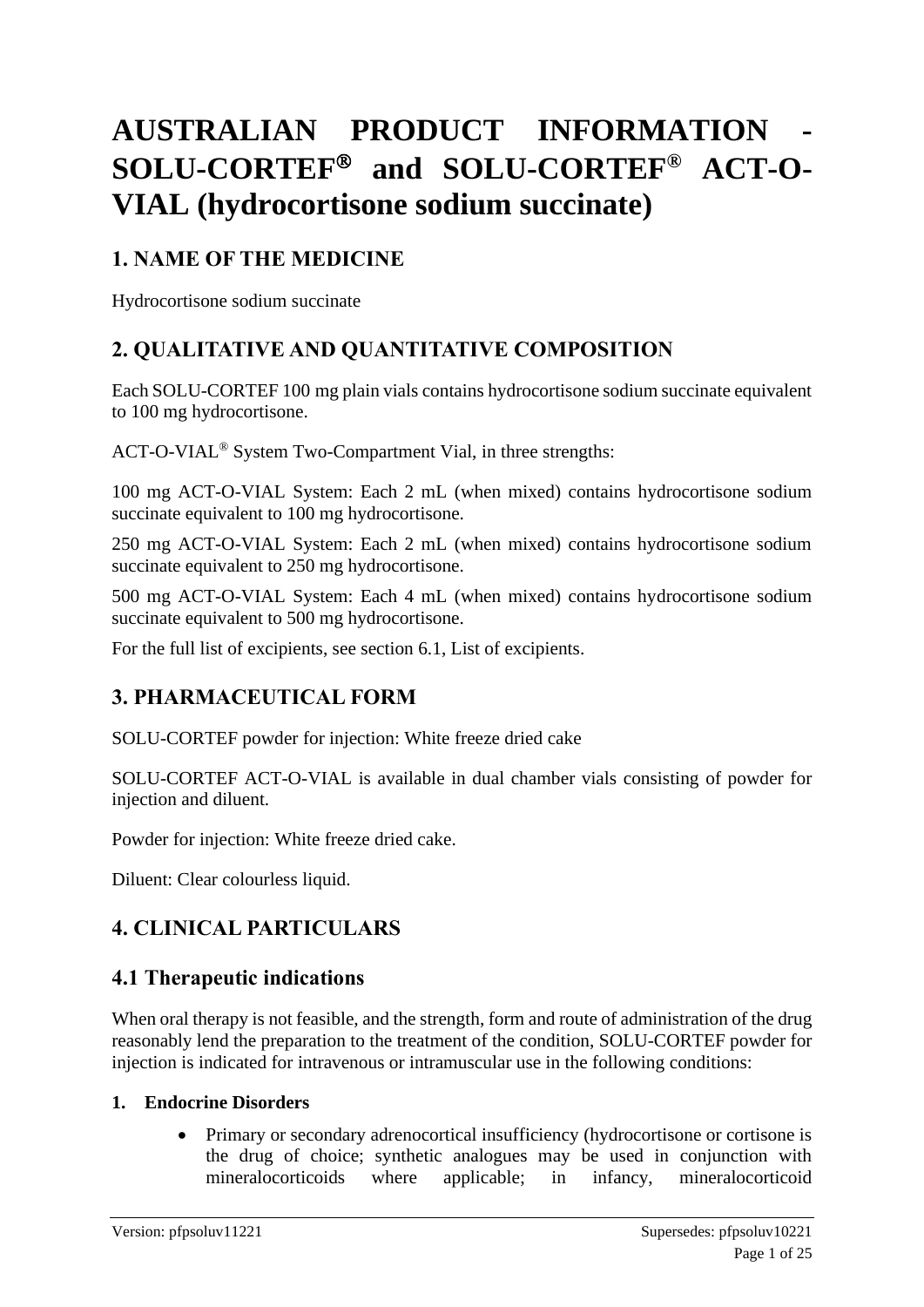supplementation is of particular importance). Acute adrenocortical insufficiency (hydrocortisone or cortisone is the drug of choice; mineralocorticoid supplements may be necessary, particularly when synthetic analogues are used).

- Preoperatively and in the event of serious trauma or illness, in patients with known adrenal insufficiency or when adrenocortical reserve is doubtful
- Shock unresponsive to conventional therapy if adrenocortical insufficiency exists or is suspected
- Congenital adrenal hyperplasia
- Nonsuppurative thyroiditis
- Hypercalcaemia associated with cancer.

### **2. Rheumatic Disorders**

As adjunctive therapy for short-term administration (to tide the patient over an acute episode or exacerbation) in:

- Post-traumatic osteoarthritis
- Synovitis of osteoarthritis
- Rheumatoid arthritis, including juvenile rheumatoid arthritis (selected cases may require low dose maintenance therapy)
- Acute and subacute bursitis
- Epicondylitis
- Acute nonspecific tenosynovitis
- Acute gouty arthritis
- Psoriatic arthritis
- Ankylosing spondylitis.

### **3. Collagen Diseases**

During an exacerbation or as maintenance therapy in selected cases of:

- Systemic lupus erythematosus
- Systemic dermatomyositis (polymyositis)
- Acute rheumatic carditis.

### **4. Dermatological Diseases**

• Pemphigus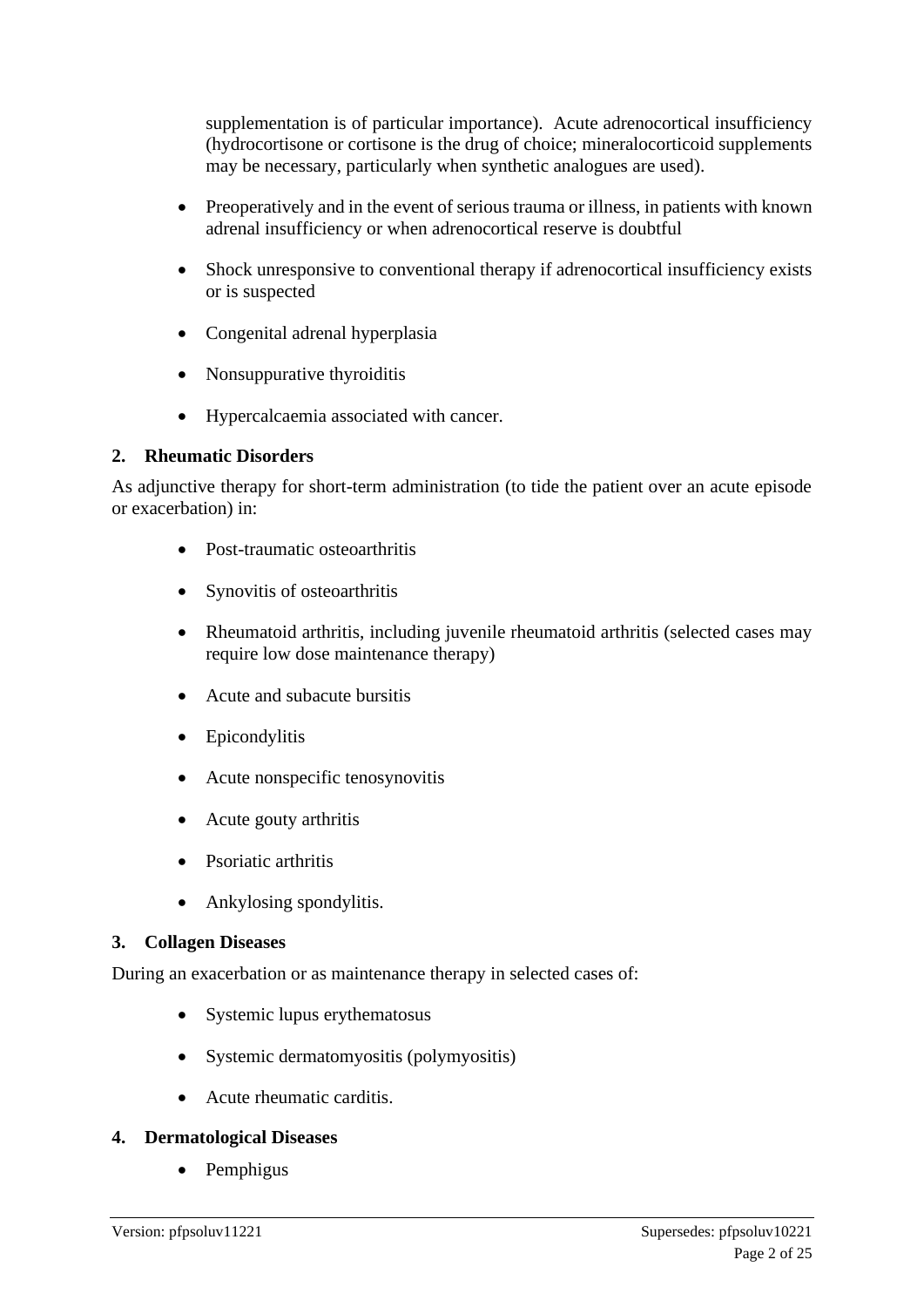- Severe erythema multiforme (Stevens-Johnson Syndrome)
- Exfoliative dermatitis
- Bullous dermatitis herpetiformis
- Severe seborrhoeic dermatitis
- Severe psoriasis
- Mycosis fungoides.

#### **5. Allergic States**

Control of severe or incapacitating allergic conditions intractable to adequate trials of conventional treatment in:

- Bronchial asthma
- Drug hypersensitivity reactions
- Contact dermatitis
- Urticarial transfusion reactions
- Atopic dermatitis
- Serum sickness
- Acute noninfectious laryngeal oedema (adrenaline is the drug of first choice).

#### **6. Ophthalmic Diseases**

Severe acute and chronic allergic and inflammatory processes involving the eye, such as:

- Herpes zoster ophthalmicus
- Iritis, iridocyclitis
- Chorioretinitis
- Diffuse posterior uveitis and choroiditis
- Optic neuritis
- Sympathetic ophthalmia
- Anterior segment inflammation
- Allergic conjunctivitis
- Allergic corneal marginal ulcers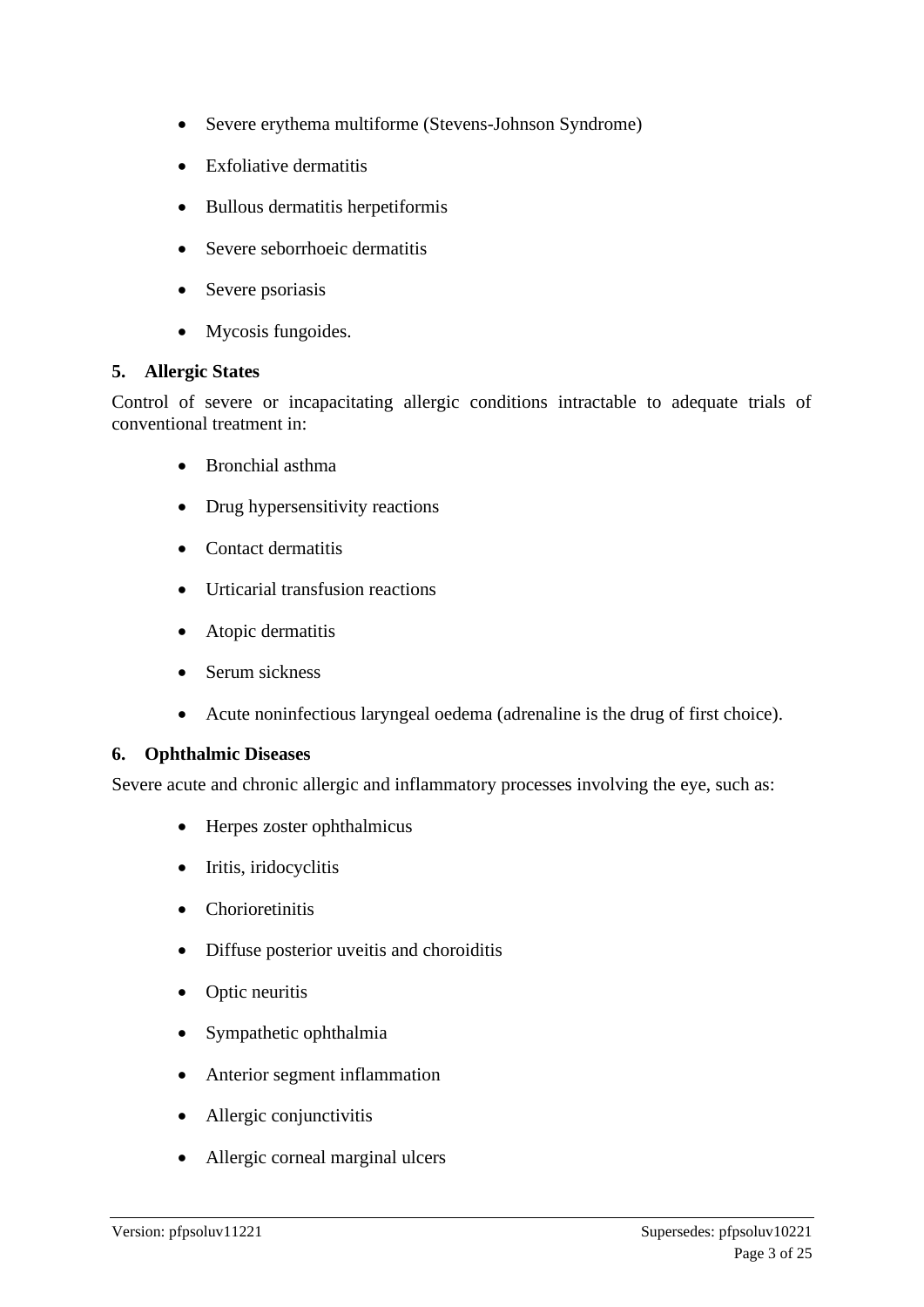• Keratitis.

### **7. Gastrointestinal Diseases**

To tide the patient over a critical period of the disease in:

- Ulcerative colitis (systemic therapy)
- Regional enteritis (systemic therapy).

### **8. Respiratory Diseases**

- Symptomatic sarcoidosis
- Loeffler's syndrome not manageable by other means
- Berylliosis
- Fulminating or disseminated pulmonary tuberculosis when used concurrently with appropriate antituberculous chemotherapy
- Aspiration pneumonitis.

### **9. Haematological Disorders**

- Acquired (autoimmune) haemolytic anaemia
- Erythroblastopenia (RBC anaemia)
- Idiopathic thrombocytopenic purpura in adults (IV only; IM administration is contraindicated)
- Secondary thrombocytopenia in adults
- Congenital (erythroid) hypoplastic anaemia.

### **10. Neoplastic Diseases**

For palliative management of:

- Leukaemias and lymphomas in adults
- Acute leukaemia in childhood.

### **11. Oedematous States**

• To induce diuresis or remission of proteinuria in the nephrotic syndrome, without uraemia, of the idiopathic type or that due to lupus erythematosus.

### **12. Miscellaneous**

- Tuberculous meningitis with subarachnoid block or impending block when used concurrently with appropriate antituberculous chemotherapy
- Trichinosis with neurological or myocardial involvement.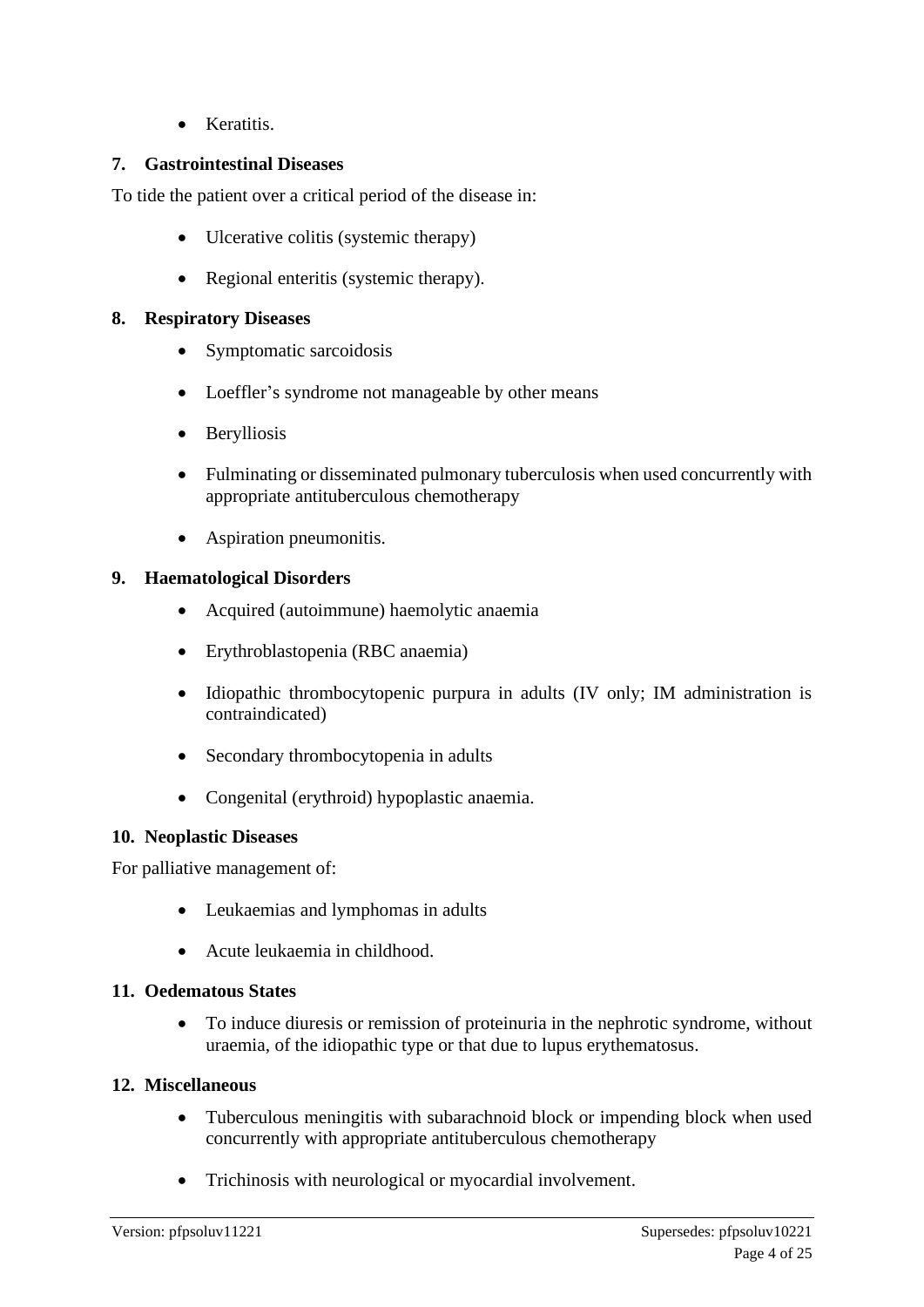# **4.2 Dose and method of administration**

### **Infants**

Formulations containing benzyl alcohol are contraindicated for use in premature infants (see section 4.3, Contraindications).

### **Adults**

This preparation may be administered by intravenous injection or infusion, or by intramuscular injection. The preferred method for initial emergency use is intravenous injection. Following the initial emergency period, consideration should be given to employing a longer acting injectable preparation or an oral preparation.

Therapy is initiated by administering SOLU-CORTEF powder for injection intravenously over a period of 30 seconds (e.g., 100 mg) to 10 minutes (e.g., 500 mg or more).

Dosage requirements are variable and must be individualised on the basis of the disease under treatment, its severity and the response of the patient over the entire duration of treatment. A risk/benefit decision must be made in each individual case on an ongoing basis.

The lowest possible dose of corticosteroid should be used to control the condition under treatment for the minimum period. The proper maintenance dosage should be determined by decreasing the initial drug dosage in small decrements at appropriate time intervals until the lowest dosage, which will maintain an adequate clinical response, is reached.

In general, high dose corticosteroid therapy should be continued only until the patient's condition has stabilised - usually not beyond 48 to 72 hours. Although adverse effects associated with high dose, short-term corticoid therapy are uncommon, peptic ulceration may occur. Prophylactic antacid therapy may be indicated.

When high dose hydrocortisone therapy must be continued beyond 48 to 72 hours, hypernatraemia may occur. Under such circumstances it may be desirable to replace SOLU-CORTEF with a corticoid such as methylprednisolone sodium succinate which causes little or no sodium retention.

If after long-term therapy the drug is to be stopped, it needs to be withdrawn gradually rather than abruptly (see section 4.4, Special warnings and precautions for use).

The initial dose of SOLU-CORTEF powder for injection is 100 mg to 500 mg or more, depending on the severity of the condition. This dose may be repeated at intervals of 2, 4 or 6 hours as indicated by the patient's response and clinical condition. While the dose may be reduced for infants and children, it is governed more by the severity of the condition and response of the patient than by age or body weight but should not be less than 25 mg daily.

Patients subjected to severe stress following corticosteroid therapy should be closely observed for signs and symptoms of adrenocortical insufficiency.

Corticoid therapy is an adjunct to, and not a replacement for, conventional therapy.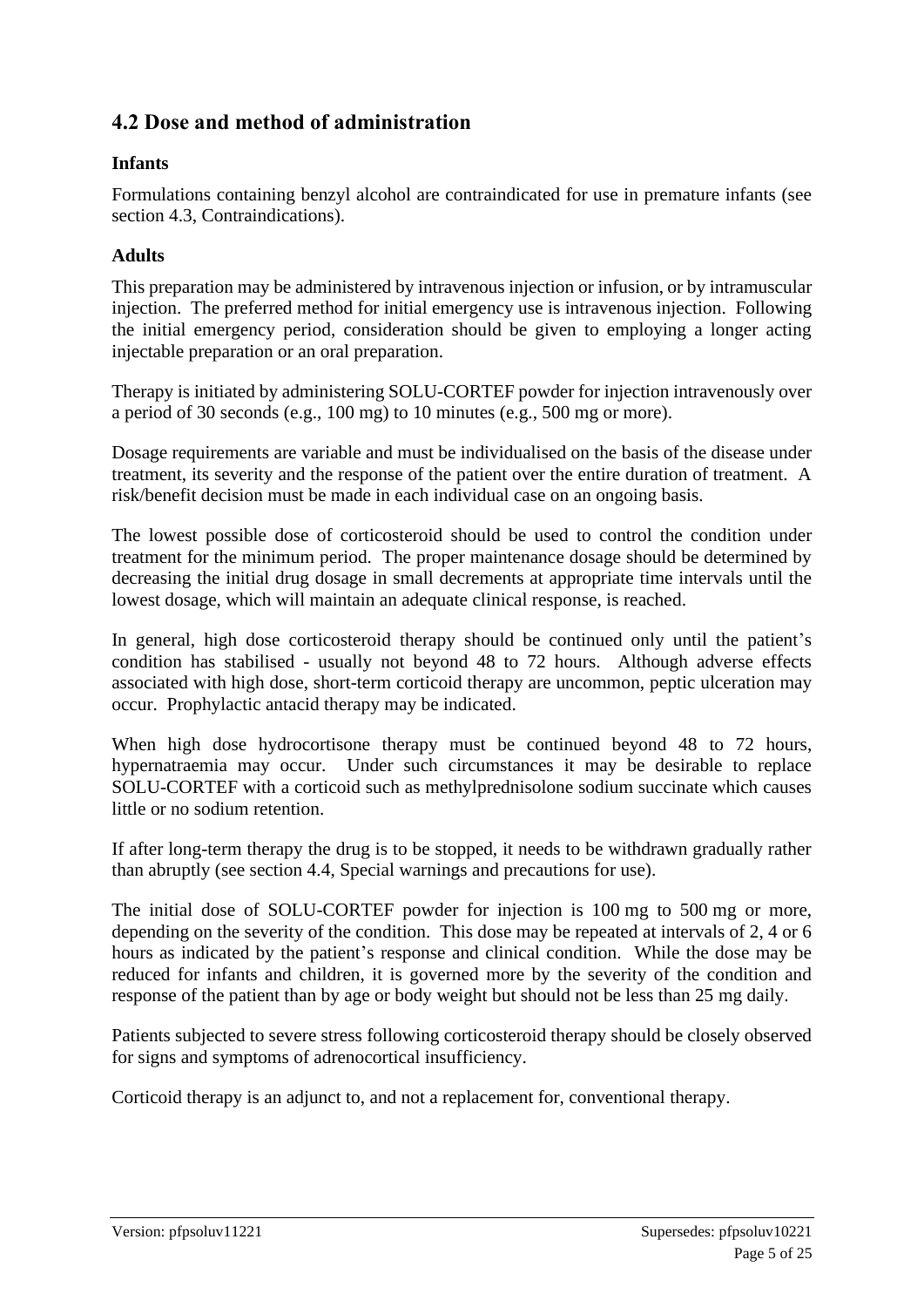#### **Dosage adjustment in hepatic impairment**

In patients with liver disease, there may be an increased effect of hydrocortisone resulting from decreased metabolism and elimination of the drug, and reduced dosing may be considered. Monitoring the clinical response to hydrocortisone in these patients should be considered (see section 4.4, Special warnings and precautions for use).

#### **Preparation of solutions**

#### **100 mg plain vial**

#### *For intravenous or intramuscular injection*

Prepare solution by aseptically adding **not more than 2 mL** of Bacteriostatic Water for Injections or Bacteriostatic Sodium Chloride Injection to the contents of one vial.

#### *For intravenous infusion*

First prepare solution by adding **not more than 2 mL** of Bacteriostatic Water for Injections to the vial; this solution may then be added to 100 to 1000 mL of the following: 5% glucose in water (or isotonic saline solution or 5% glucose in isotonic saline solution if patient is not on sodium restriction).

Use in one patient on one occasion only. The 100 mg plain vial and the Act-O-Vials do not contain an antimicrobial agent. Use solution immediately and discard any residue.

#### **Directions for using the ACT-O-VIAL system**

1. Tap to ensure that powder is at base of vial and away from the central stopper.

2. Place the Act-O-Vial on a flat, stable surface and hold with one hand.

3. Press down firmly on the plastic activator with the palm of the other hand to force diluent into the lower compartment.

4. Gently mix the solution by turning the vial upside down a number of times. **DO NOT SHAKE THE VIAL.**

5. Remove plastic tab covering centre of stopper.

6. Sterilise top of stopper with a suitable alcohol swab.

#### **Note: Steps 1-6 must be completed before proceeding.**

7. Whilst vial is on a flat surface, insert needle squarely through centre of stopper until tip is just visible. Invert vial to allow the solution to flow into the top compartment and withdraw the dose.

Further dilution is not necessary for intravenous or intramuscular injection.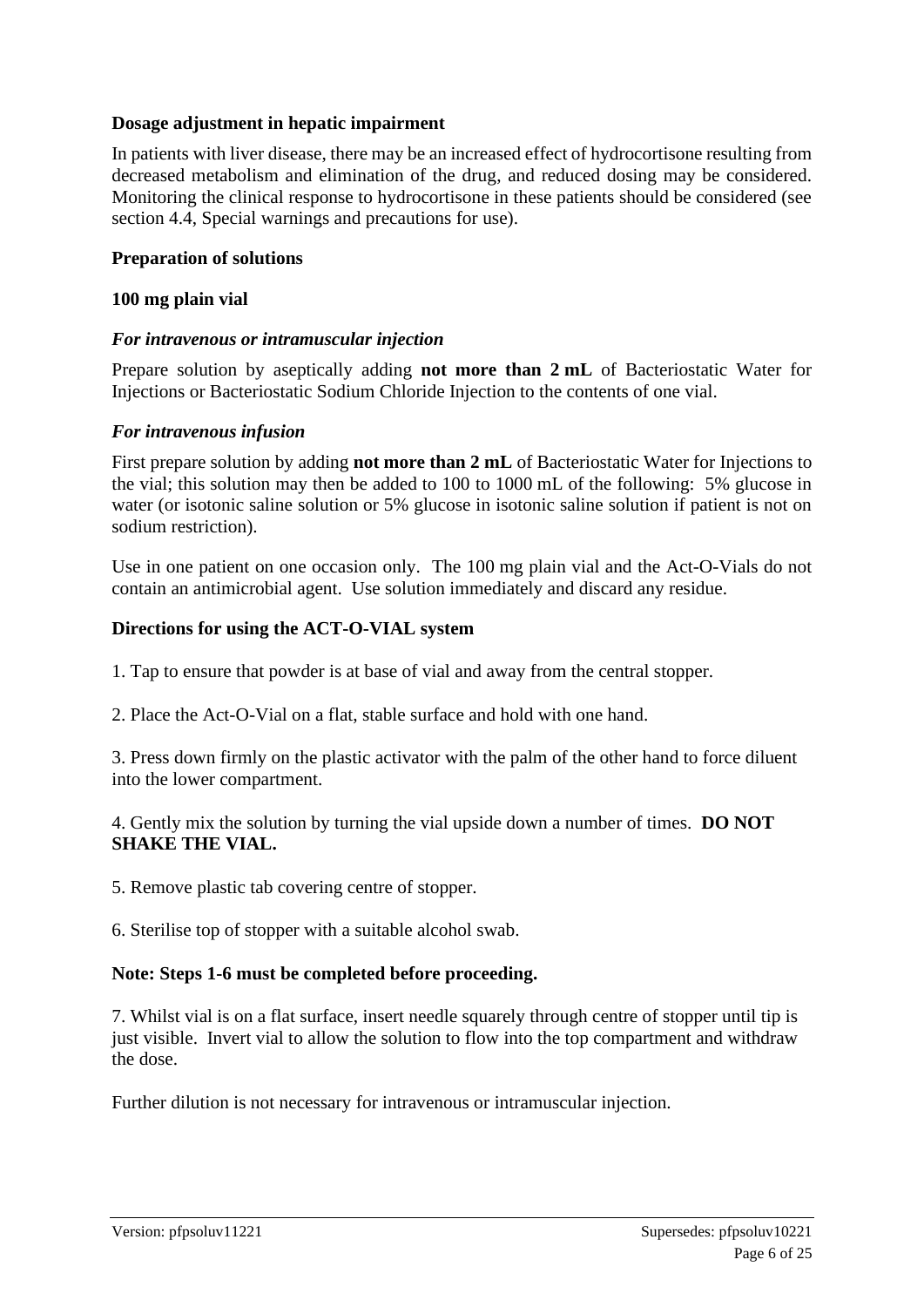### *For intravenous infusion*

First prepare solution as just described. The 100 mg solution may then be added to 100 to 1000 mL of 5% glucose in water (or isotonic saline solution or 5% glucose in isotonic saline solution if patient is not on sodium restriction). The 250 mg solution may be added to 250 to 1000 mL, the 500 mg solution may be added to 500 to 1000 mL of the same diluents. In cases where administration of a small volume of fluid is desirable, 100 mg to 3000 mg of SOLU-CORTEF may be added to 50 mL of the above diluents. The resulting solutions are stable for at least 4 hours and may be administered either directly or by IV piggyback.

When reconstituted as directed, pH of the solutions range from 7 to 8 and the tonicities are: 100 mg ACT-O-VIAL, 0.36 osmolar, 250 mg ACT-O-VIAL, 500 mg ACT-O-VIAL, 0.57 osmolar (isotonic saline = 0.28 osmolar).

**Use diluted/reconstituted solution as soon as possible** to avoid microbial contamination hazards, and only if it is clear. If storage is necessary, unused solution may be stored at  $2^{\circ}$ -8<sup>o</sup>C for not more than 24 hours provided aseptic procedures are followed. Any solution not used within 24 hours should be discarded.

# **4.3 Contraindications**

SOLU-CORTEF (hydrocortisone sodium succinate) is contraindicated:

- in patients who have systemic fungal infections.
- in patients with known hypersensitivity to the drug or any component of the formulation.
- for use by the intrathecal route of administration.
- for use by the epidural route of administration.

Administration of live or live, attenuated vaccines is contraindicated in patients receiving immunosuppressive doses of corticosteroids (also see section 4.4, Special warnings and precautions for use).

Some Water for Injection may contain benzyl alcohol as a bacteriostatic agent. Benzyl alcohol has been reported to be associated with a fatal "Gasping Syndrome" in premature infants. The SOLU-CORTEF 100 mg plain vial and the 100 mg, 250 mg and 500 mg ACT-O-VIALS **DO NOT** contain benzyl alcohol.

SOLU-CORTEF (hydrocortisone sodium succinate) is not indicated for intrathecal, epidural or local injection, or any other unspecified route of administration.

# **4.4 Special warnings and precautions for use**

# **Immunosuppressant effects/increased susceptibility to infections**

Corticosteroids may increase susceptibility to infection, may mask some signs of infection, and new infections may appear during their use. There may be decreased resistance and inability to localise infection when corticosteroids are used. Infections with any pathogen including viral, bacterial, fungal, protozoan or helminthic infections, in any location in the body, may be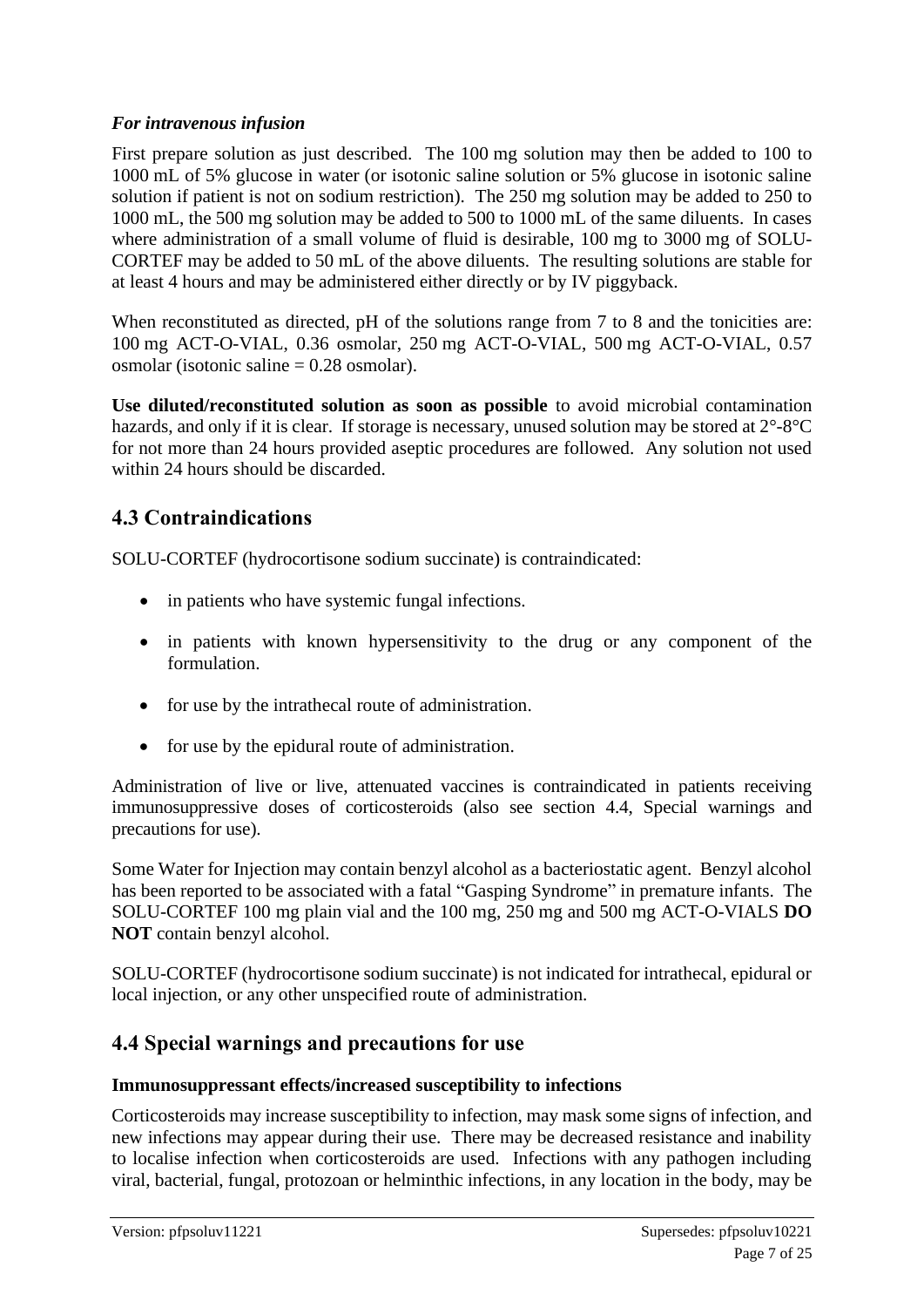associated with the use of corticosteroids alone or in combination with other immunosuppressive agents that affect cellular immunity, humoral immunity, or neutrophil function. These infections may be mild, but can be severe and at times fatal. With increasing doses of corticosteroids, the rate of occurrence of infectious complications increases.

Persons who are on drugs which suppress the immune system are more susceptible to infections than healthy individuals. Chicken pox and measles, for example, can have a more serious or even fatal course in non-immune children or adults on corticosteroids.

Administration of live or live, attenuated vaccines is contraindicated in patients receiving immunosuppressive doses of corticosteroids. Killed or inactivated vaccines may be administered to patients receiving immunosuppressive doses of corticosteroids; however, the response to such vaccines may be diminished. Indicated immunisation procedures may be undertaken in patients receiving non-immunosuppressive doses of corticosteroids.

The use of SOLU-CORTEF in active tuberculosis should be restricted to those cases of fulminating or disseminated tuberculosis in which the corticosteroid is used for the management of the disease in conjunction with appropriate antituberculosis regimen. If corticosteroids are indicated in patients with latent tuberculosis or tuberculin reactivity, close observation is necessary as reactivation of the disease may occur. During prolonged corticosteroid therapy, these patients should receive chemoprophylaxis.

Kaposi's sarcoma has been reported to occur in patients receiving corticosteroid therapy. Discontinuation of corticosteroids may result in clinical remission.

Controlled clinical trials have failed to establish the efficacy of SOLU-MEDROL® (methylprednisolone sodium succinate) in the treatment of sepsis syndrome and septic shock. Two studies suggest that treatment of these conditions with SOLU-MEDROL may increase the risk of mortality in certain patients (i.e. patients with elevated serum creatinine levels or patients who develop secondary infections after receiving SOLU-MEDROL). Although this trial used SOLU-MEDROL only, Pfizer recommends that SOLU-CORTEF not be used for septic shock or sepsis syndrome either.

#### **Immune system effects**

Allergic reactions may occur. Because rare instances of skin reactions and anaphylactic/anaphylactoid reactions (e.g., bronchospasm) have occurred in patients receiving parenteral corticosteroid therapy, appropriate precautionary measures should be taken prior to administration, especially when the patient has a history of allergy to any drug.

#### **Endocrine effects**

In patients on corticosteroid therapy subjected to unusual stress, increased dosage of rapidly acting corticosteroids before, during and after the stressful situation is indicated.

Pharmacologic doses of corticosteroids administered for prolonged periods may result in hypothalamic-pituitary-adrenal (HPA) suppression (secondary adrenocortical insufficiency). The degree and duration of adrenocortical insufficiency produced is variable among patients and depends on the dose, frequency, time of administration, and duration of corticosteroid therapy.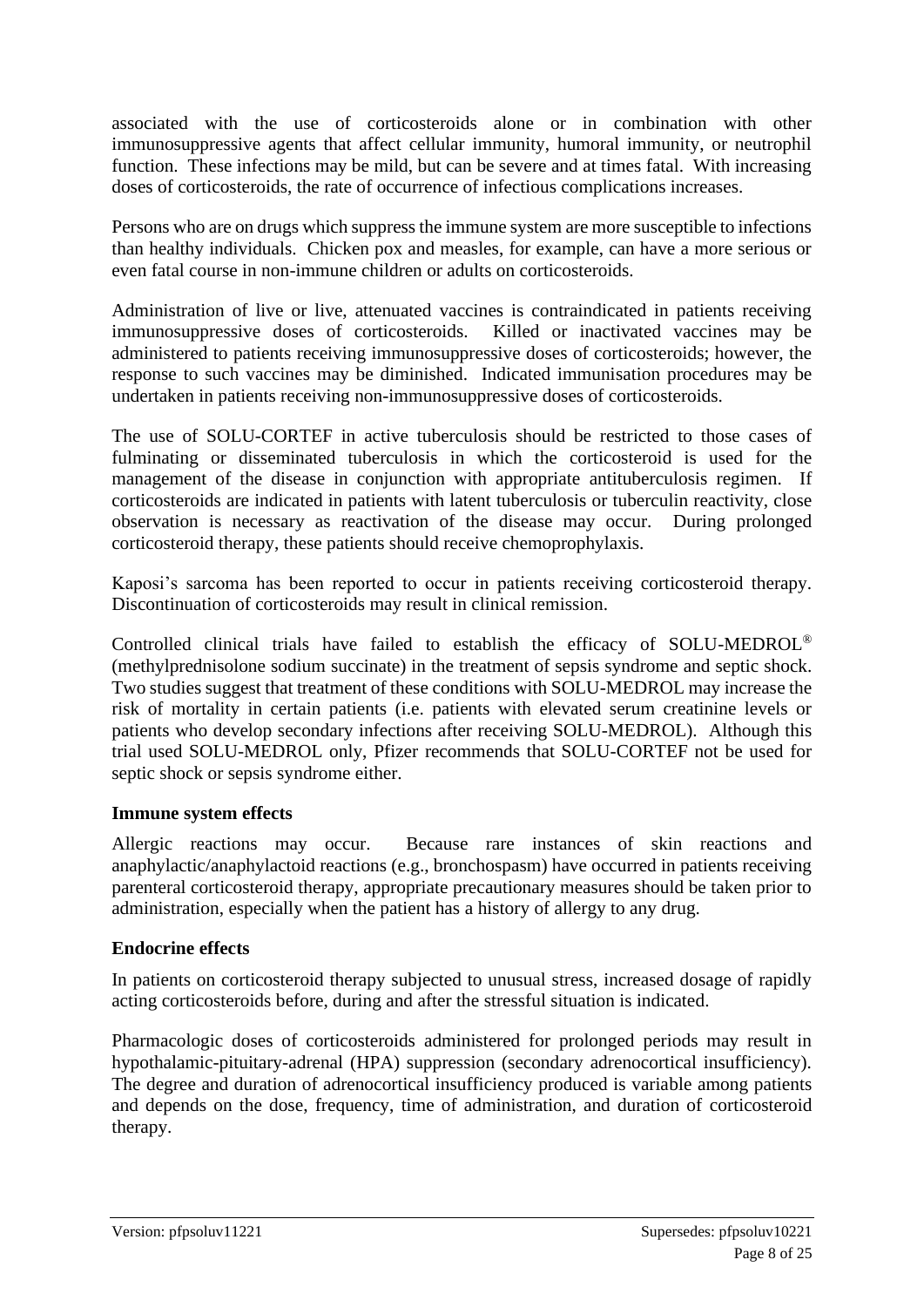In addition, acute adrenal insufficiency leading to a fatal outcome may occur if corticosteroids are withdrawn abruptly.

Drug-induced secondary adrenocortical insufficiency may therefore be minimised by gradual reduction of dosage. This type of relative insufficiency may persist for months after discontinuation of therapy, therefore, in any situation of stress occurring during that period, hormone therapy should be reinstituted. Since mineralocorticoid secretion may be impaired, salt and/or a mineralocorticoid should be administered concurrently.

A steroid "withdrawal syndrome", seemingly unrelated to adrenocortical insufficiency, may also occur following abrupt discontinuance of corticosteroids. This syndrome includes symptoms such as: anorexia, nausea, vomiting, lethargy, headache, fever, joint pain, desquamation, myalgia, weight loss, and/or hypotension. These effects are thought to be due to the sudden change in glucocorticoid concentration rather than to low corticosteroid levels.

High doses of corticosteroids can produce or aggravate Cushing's syndrome. Careful consideration and/or consultation with an endocrinologist are recommended when administering hydrocortisone to patients with Cushing's disease.

There is an enhanced effect of corticosteroids in patients with hypothyroidism.

### **Metabolism and nutrition**

Corticosteroids, including hydrocortisone, can increase blood glucose, worsen pre-existing diabetes, and predispose those on long-term corticosteroid therapy to diabetes mellitus.

### **Psychiatric effects**

Psychic derangements may appear when corticosteroids are used, ranging from euphoria, insomnia, mood swings, personality changes and severe depression to frank psychotic manifestations. Also, existing emotional instability or psychotic tendencies may be aggravated by corticosteroids.

Potentially severe psychiatric adverse reactions may occur with systemic steroids. Symptoms typically emerge within a few days or weeks of starting treatment. Most reactions recover after either dose reduction or withdrawal, although specific treatment may be necessary. Psychological effects have been reported upon withdrawal of corticosteroids; the frequency is unknown. Patients/caregivers should be encouraged to seek medical attention if psychological symptoms develop in the patient, especially if depressed mood or suicidal ideation is suspected. Patients/caregivers should be alert to possible psychiatric disturbances that may occur either during or immediately after dose tapering/withdrawal of systemic steroids.

#### **Nervous system effects**

Corticosteroids should be used with caution in patients with seizure disorders.

Corticosteroids should be used with caution in patients with myasthenia gravis (also see myopathy statement in **Musculoskeletal effects**).

Severe medical events have been reported in association with the intrathecal/epidural routes of administration.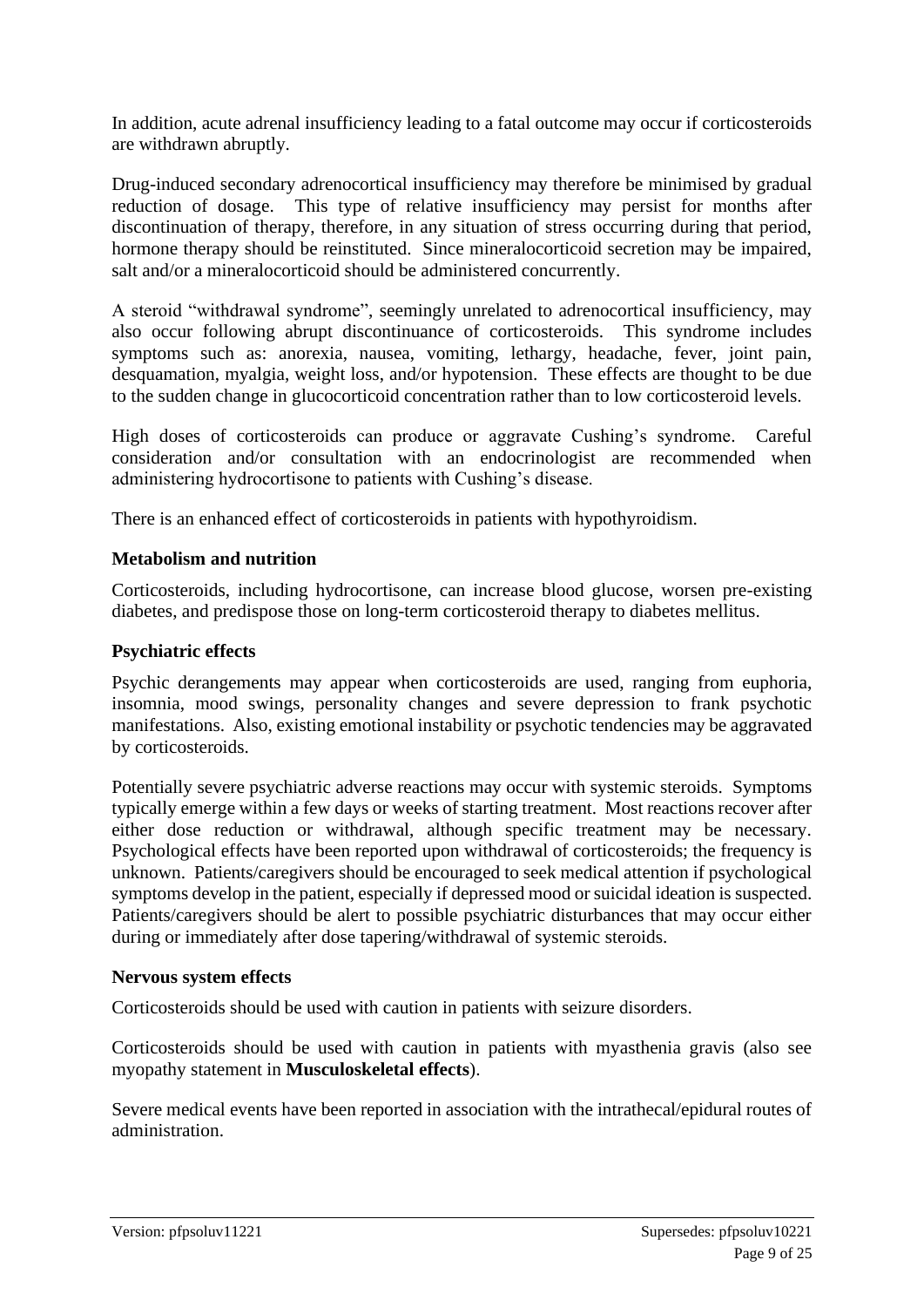There have been reports of epidural lipomatosis in patients taking corticosteroids, typically with long-term use at high doses.

#### **Ocular effects**

Corticosteroids should be used cautiously in patients with ocular herpes simplex because of possible risk of corneal perforation.

Prolonged use of corticosteroids may produce posterior subcapsular cataracts and nuclear cataracts (particularly in children), exophthalmos, or increased intraocular pressure, which may result in glaucoma with possible damage to the optic nerves. Establishment of secondary fungal and viral infections of the eye may also be enhanced in patients receiving corticosteroids.

Corticosteroid therapy has been associated with central serous chorioretinopathy, which may lead to retinal detachment.

If a patient presents with symptoms such as blurred vision or other visual disturbances, the patient should be considered for referral to an ophthalmologist for evaluation of possible causes.

#### **Cardiac effects**

Adverse effects of glucocorticoids on the cardiovascular system, such as dyslipidaemia and hypertension, may predispose treated patients with existing cardiovascular risk factors to additional cardiovascular effects, if high doses and prolonged courses are used. Accordingly, corticosteroids should be employed judiciously in such patients and attention should be paid to risk modification and additional cardiac monitoring if needed. Low dose therapy may reduce the incidence of complications in corticosteroid therapy.

Systemic corticosteroids should be used with caution, and only if strictly necessary, in patients with congestive heart failure.

Hypertrophic cardiomyopathy has been reported after administration of hydrocortisone to prematurely born infants, therefore appropriate investigation should be undertaken in order to monitor cardiac function and structure in this patient population.

#### **Vascular effects**

Thrombosis including venous thromboembolism has been reported to occur with corticosteroids. As a result corticosteroids should be used with caution in patients who have or may be predisposed to thromboembolic disorders.

Steroids should be used with caution in patients with hypertension.

#### **Gastrointestinal effects**

High doses of corticosteroids may produce acute pancreatitis.

There is no universal agreement on whether corticosteroids *per se* are responsible for peptic ulcers encountered during therapy; however, corticosteroid therapy may mask the symptoms of peptic ulcer so that perforation or haemorrhage may occur without significant pain. Glucocorticoid therapy may mask peritonitis or other signs or symptoms associated with gastrointestinal disorders such as perforation, obstruction or pancreatitis. In combination with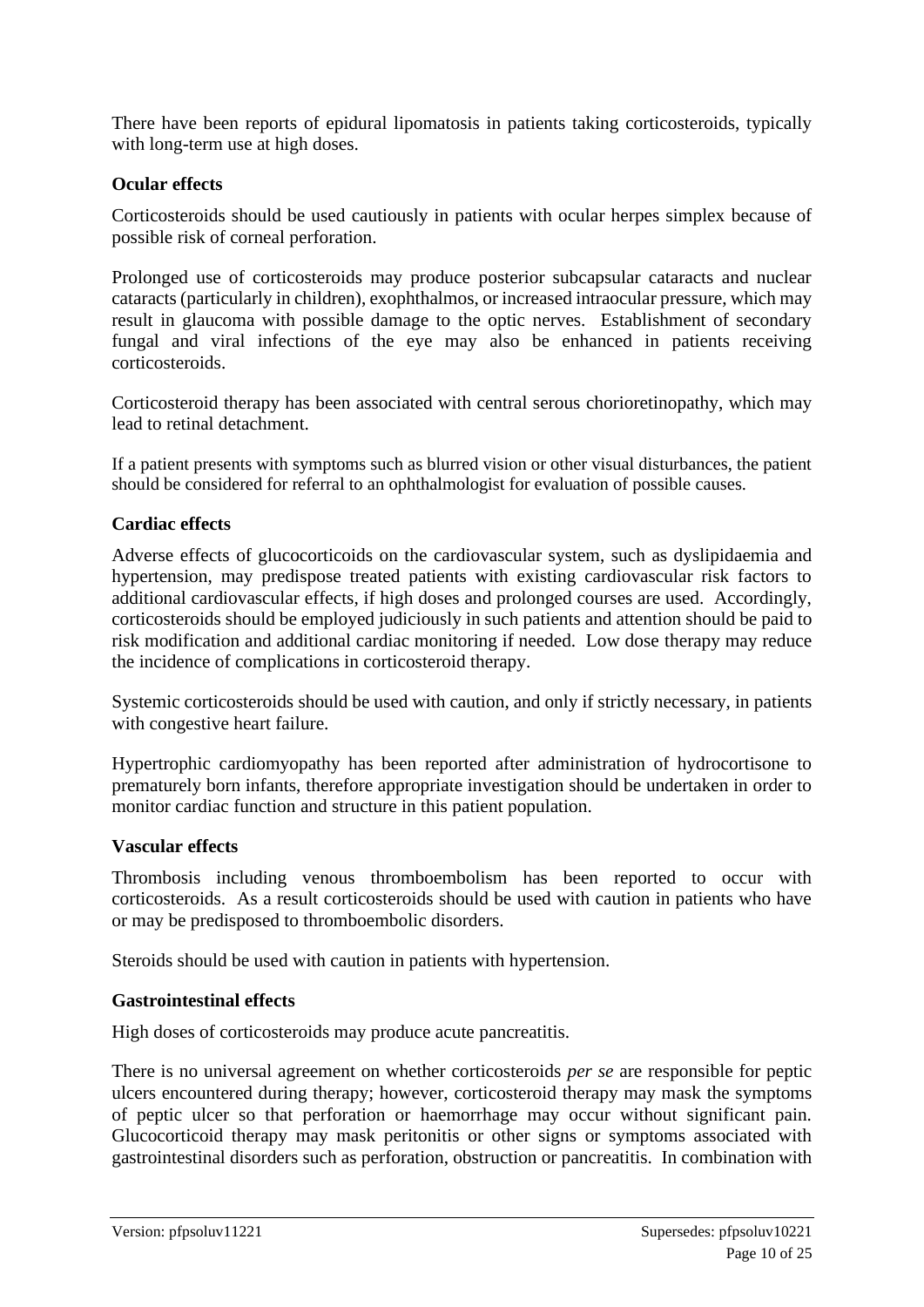nonsteroidal anti-inflammatory drugs (NSAIDs), the risk of developing gastrointestinal ulcers is increased.

Corticosteroids should be used with caution in nonspecific ulcerative colitis, if there is a probability of impending perforation, abscess or other pyogenic infection, diverticulitis, fresh intestinal anastomoses, or active or latent peptic ulcer.

### **Musculoskeletal effects**

An acute myopathy has been described with the use of high doses of corticosteroids, most often occurring in patients with disorders of neuromuscular transmission (e.g., myasthenia gravis), or in patients receiving concomitant therapy with anticholinergics, such as neuromuscular blocking drugs (e.g., pancuronium). This acute myopathy is generalised, may involve ocular and respiratory muscles, and may result in quadriparesis. Elevations of creatine kinase may occur. Clinical improvement or recovery after stopping corticosteroids may require weeks to years.

Corticosteroids should be used with caution in patients with osteoporosis.

#### **Investigations**

Hydrocortisone can cause elevation of blood pressure, salt and water retention, and increased excretion of potassium. Dietary salt restriction and potassium supplementation may be necessary. All corticosteroids increase calcium excretion.

#### **Injury, poisoning and procedural complications**

Systemic corticosteroids are not indicated for, and should therefore not be used to treat traumatic brain injury. A large multicentre randomised study in patients administered corticosteroid therapy after significant head injury revealed an increased risk of mortality in the corticosteroid group compared to the placebo group.

#### **Other**

Since complications of treatment with glucocorticoids are dependent on the size of the dose and the duration of treatment, a risk/benefit decision must be made in each individual case as to dose and duration of treatment as to whether daily or intermittent therapy should be used.

The lowest possible dose of corticosteroids should be used to control the condition under treatment and when reduction in dosage is possible, the reduction should be gradual.

Aspirin and nonsteroidal anti-inflammatory agents should be used cautiously in conjunction with corticosteroids (see section 4.5, Interactions with other medicines and other forms of interactions).

Pheochromocytoma crisis, which can be fatal, has been reported after administration of systemic corticosteroids. Corticosteroids should only be administered to patients with suspected or identified pheochromocytoma after an appropriate risk/benefit evaluation.

#### **Use in hepatic impairment**

Hepatobiliary disorders have been reported which may be reversible after discontinuation of therapy. Therefore appropriate monitoring is required.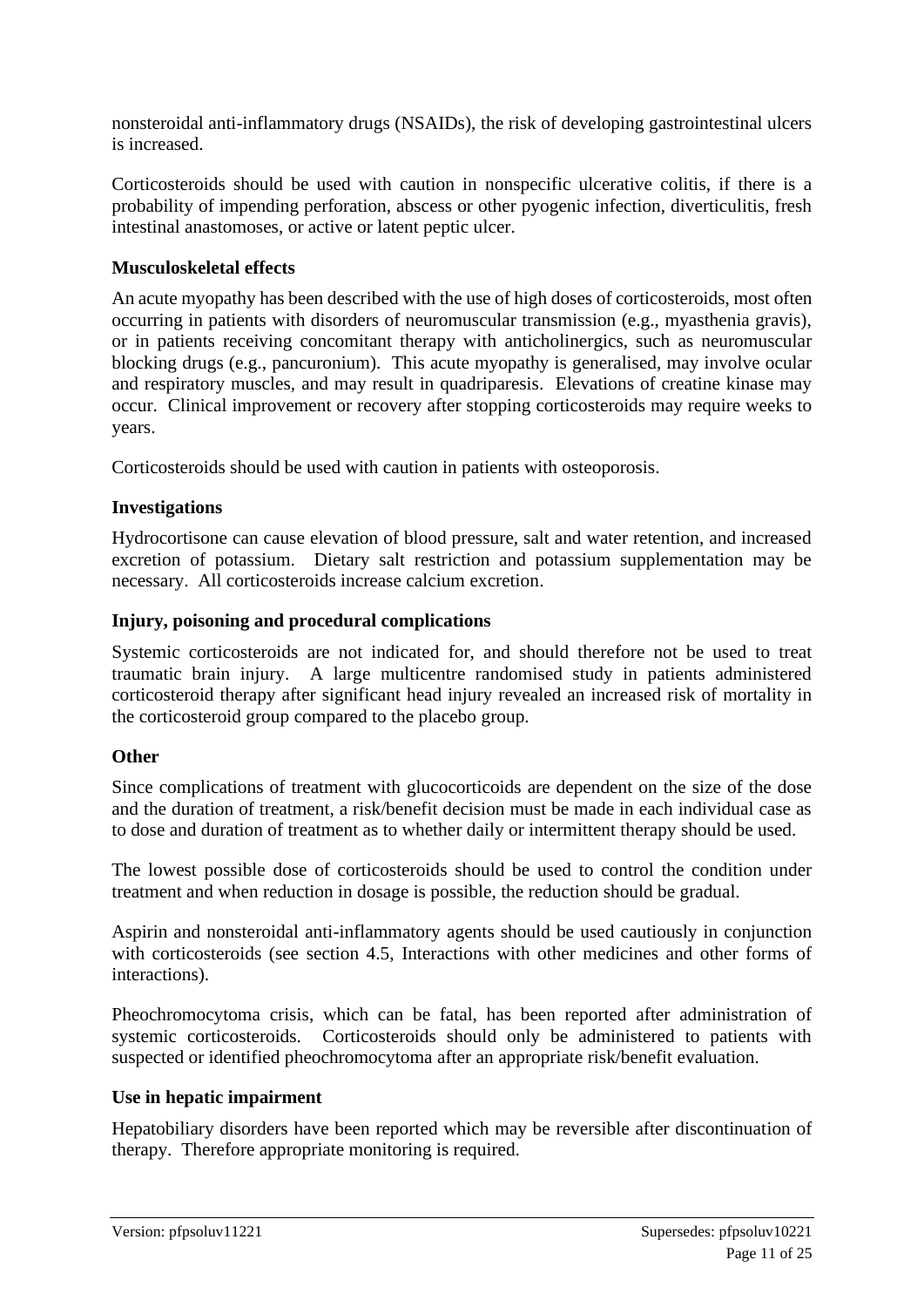There is an enhanced effect of corticosteroids in patients with cirrhosis.

Hydrocortisone may have an increased effect in patients with liver disease since the metabolism and elimination of hydrocortisone is significantly decreased in these patients.

#### **Use in renal impairment**

Corticosteroids should be used with caution in patients with renal insufficiency.

#### **Use in the elderly**

No data available.

#### **Paediatric use**

Growth and development of infants and children on prolonged corticosteroid therapy should be carefully observed.

Growth may be suppressed in children receiving long-term, daily-divided dose of glucocorticoid therapy and use of such a regimen should be restricted to the most serious indications. Alternate-day glucocorticoid therapy usually avoids or minimises this side effect.

Infants and children on prolonged corticosteroid therapy are at special risk from raised intracranial pressure.

High doses of corticosteroids may produce pancreatitis in children.

#### **Effects on laboratory tests**

No data available.

### **4.5 Interactions with other medicines and other forms of interactions**

Hydrocortisone is metabolised by 11β-hydroxysteroid dehydrogenase type 2 (11β-HSD2) and the cytochrome P450 (CYP) 3A4 enzyme. The CYP3A4 enzyme catalyses 6β-hydroxylation of steroids, the essential Phase I metabolic step for both endogenous and synthetic corticosteroids. Many other compounds are also substrates of CYP3A4, some of which have been shown to alter glucocorticoid metabolism by induction (upregulation) or inhibition of the CYP3A4 enzyme.

CYP3A4 INHIBITORS - May decrease hepatic clearance and increase the plasma concentrations of hydrocortisone. In the presence of a CYP3A4 inhibitor (e.g., ketoconazole, itraconazole, clarithromycin, and grapefruit juice), the dose of hydrocortisone may need to be decreased to avoid steroid toxicity.

CYP3A4 INDUCERS - May increase hepatic clearance and decrease the plasma concentrations of hydrocortisone. In the presence of a CYP3A4 inducer (e.g., rifampin, carbamazepine, phenobarbital, and phenytoin), the dose of hydrocortisone may need to be increased to achieve the desired response.

CYP3A4 SUBSTRATES - In the presence of another CYP3A4 substrate, the hepatic clearance of hydrocortisone may be affected, with corresponding dosage adjustments required. It is possible that adverse events associated with the use of either drug alone may be more likely to occur with co-administration.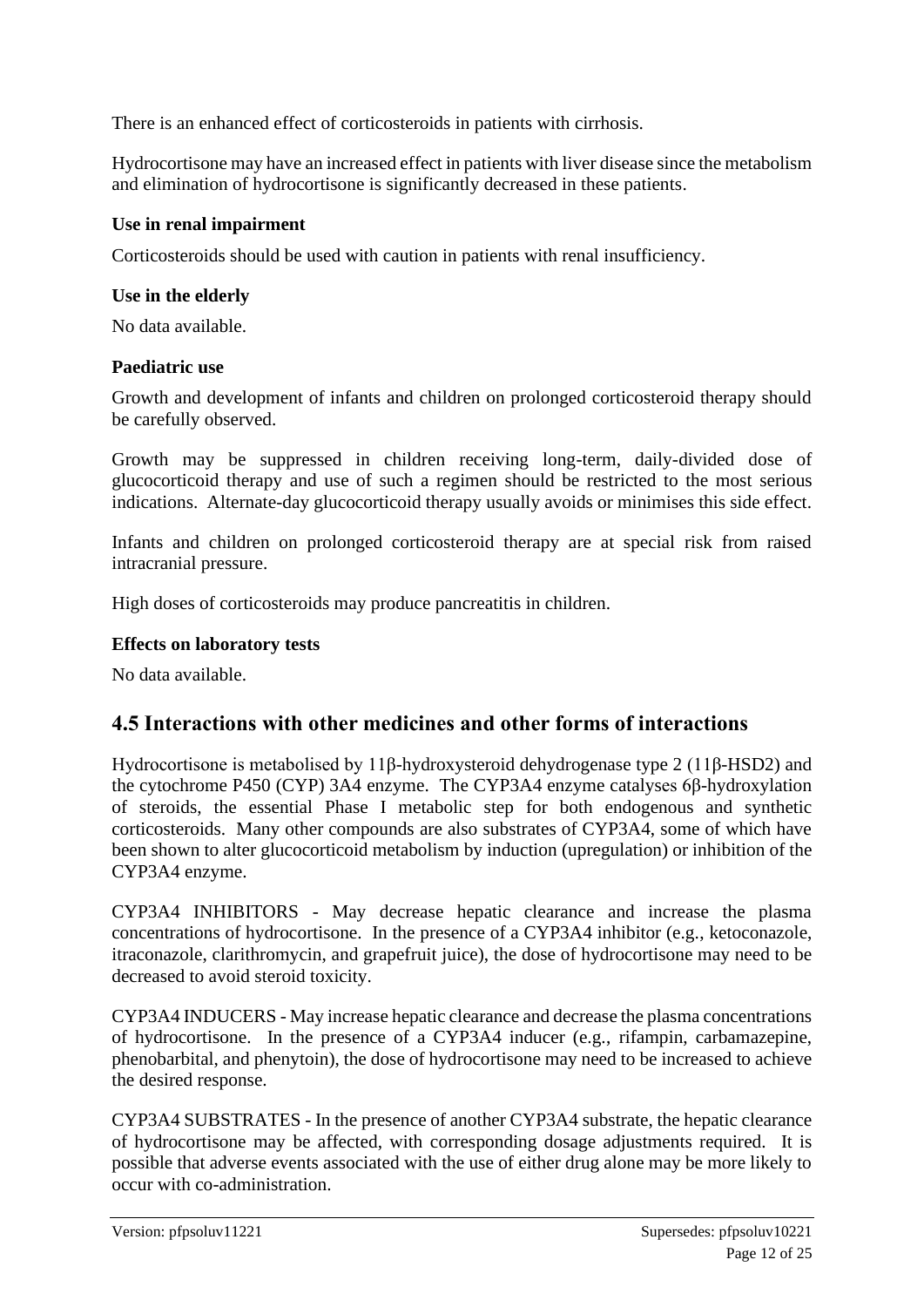NON-CYP3A4-MEDIATED EFFECTS - Other interactions and effects that occur with hydrocortisone are described in Table 1 below.

Table 1 provides a list and descriptions of the most common and/or clinically important drug interactions or effects with hydrocortisone.

| <b>Drug Class or Type</b>                                           | <b>Interaction/Effect</b>                                                                                                                                                                                                                                                                                                                                                                                                                                                                                                                                                               |
|---------------------------------------------------------------------|-----------------------------------------------------------------------------------------------------------------------------------------------------------------------------------------------------------------------------------------------------------------------------------------------------------------------------------------------------------------------------------------------------------------------------------------------------------------------------------------------------------------------------------------------------------------------------------------|
| - DRUG or SUBSTANCE                                                 |                                                                                                                                                                                                                                                                                                                                                                                                                                                                                                                                                                                         |
| Antibacterial<br>- ISONIAZID                                        | CYP3A4 INHIBITOR                                                                                                                                                                                                                                                                                                                                                                                                                                                                                                                                                                        |
| Antibiotic, Antitubercular<br>- RIFAMPIN                            | <b>CYP3A4 INDUCER</b>                                                                                                                                                                                                                                                                                                                                                                                                                                                                                                                                                                   |
| Anticoagulants (oral)                                               | The effect of corticosteroids on oral anticoagulants is variable. There are<br>reports of enhanced as well as diminished effects of anticoagulants when<br>given concurrently with corticosteroids. Therefore, coagulation indices<br>should be monitored to maintain the desired anticoagulant effects.                                                                                                                                                                                                                                                                                |
| Anticonvulsants<br>- CARBAMAZEPINE                                  | CYP3A4 INDUCER (and SUBSTRATE)                                                                                                                                                                                                                                                                                                                                                                                                                                                                                                                                                          |
| Anticonvulsants<br>PHENOBARBITAL<br>(PHENOBARBITONE)<br>- PHENYTOIN | CYP3A4 INDUCERS                                                                                                                                                                                                                                                                                                                                                                                                                                                                                                                                                                         |
| Anticholinergics<br>NEUROMUSCULAR<br><b>BLOCKERS</b>                | Corticosteroids may influence the effect of anticholinergics.<br>1) An acute myopathy has been reported with the concomitant use of high<br>doses of corticosteroids and anticholinergics, such as neuromuscular<br>blocking drugs (see section 4.4, Special warnings and precautions for use<br>- Musculoskeletal effects, for additional information).<br>2) Antagonism of the neuromuscular blocking effects of pancuronium and<br>vecuronium has been reported in patients taking corticosteroids. This<br>interaction may be expected with all competitive neuromuscular blockers. |
| Anticholinesterases                                                 | Steroids may reduce the effects of anticholinesterases in myasthenia<br>gravis.                                                                                                                                                                                                                                                                                                                                                                                                                                                                                                         |
| Antidiabetics                                                       | Because corticosteroids may increase blood glucose concentrations,<br>dosage adjustments of antidiabetic agents may be required.                                                                                                                                                                                                                                                                                                                                                                                                                                                        |
| Antiemetic<br>- APREPITANT<br>- FOSAPREPITANT                       | CYP3A4 INHIBITORS (and SUBSTRATES)                                                                                                                                                                                                                                                                                                                                                                                                                                                                                                                                                      |
| Antifungals<br>- ITRACONAZOLE                                       | CYP3A4 INHIBITORS (and SUBSTRATES)                                                                                                                                                                                                                                                                                                                                                                                                                                                                                                                                                      |

**Table 1. Important drug or substance interactions/effects with hydrocortisone**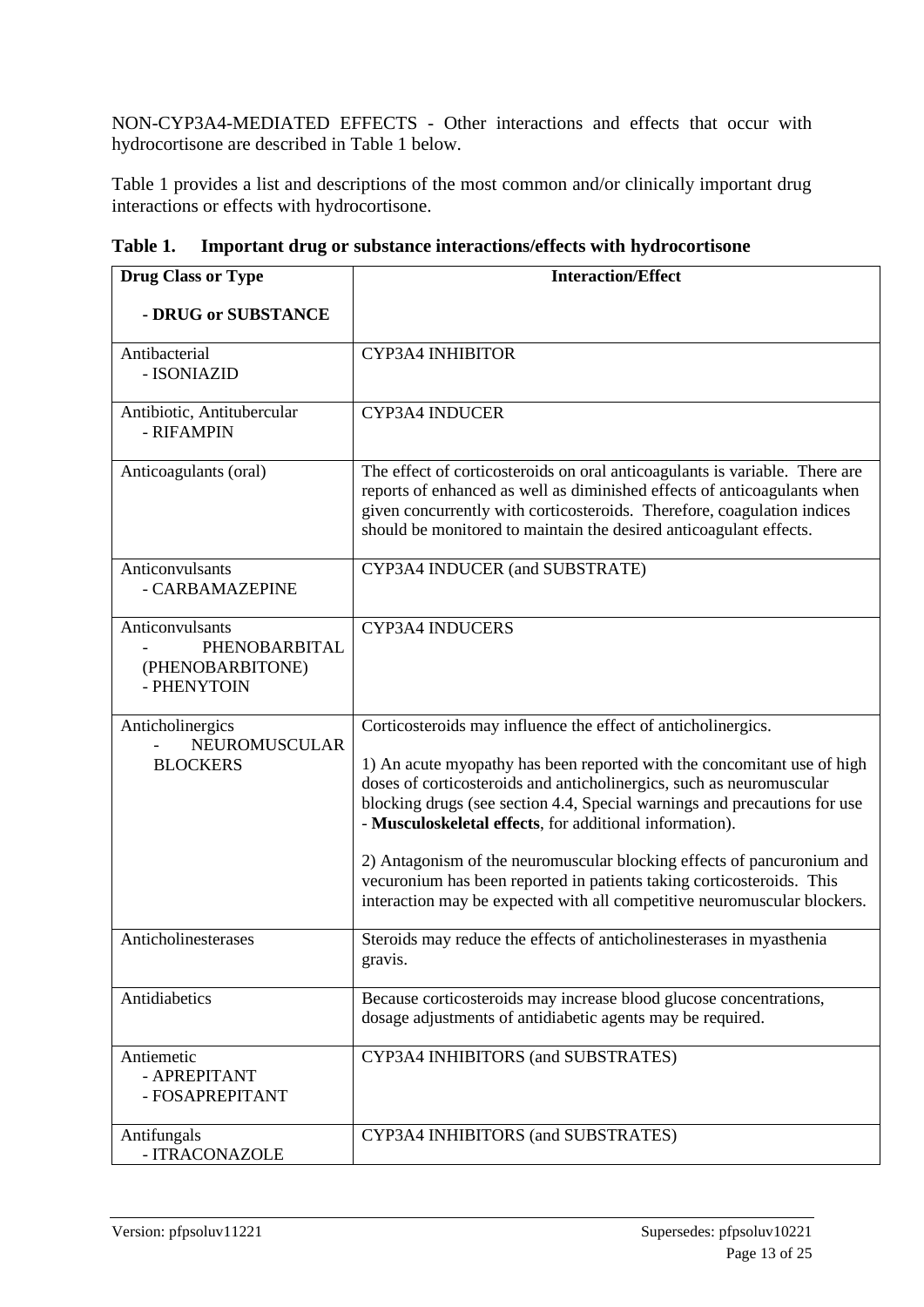| <b>Drug Class or Type</b>                                             | <b>Interaction/Effect</b>                                                                                                                                                                                                                                                                                                         |
|-----------------------------------------------------------------------|-----------------------------------------------------------------------------------------------------------------------------------------------------------------------------------------------------------------------------------------------------------------------------------------------------------------------------------|
| - DRUG or SUBSTANCE                                                   |                                                                                                                                                                                                                                                                                                                                   |
| - KETOCONAZOLE                                                        |                                                                                                                                                                                                                                                                                                                                   |
| Antivirals<br>- HIV-PROTEASE<br><b>INHIBITORS</b>                     | CYP3A4 INHIBITORS (and SUBSTRATES)                                                                                                                                                                                                                                                                                                |
|                                                                       | 1) Protease inhibitors, such as indinavir and ritonavir, may increase<br>plasma concentrations of corticosteroids.                                                                                                                                                                                                                |
|                                                                       | 2) Corticosteroids may induce the metabolism of HIV-protease inhibitors<br>resulting in reduced plasma concentrations.                                                                                                                                                                                                            |
| <b>Aromatase Inhibitors</b><br>- AMINOGLUTETHIMIDE                    | Aminoglutethimide-induced adrenal suppression may exacerbate<br>endocrine changes caused by prolonged glucocorticoid treatment.                                                                                                                                                                                                   |
| <b>Calcium Channel Blocker</b><br>- DILTIAZEM                         | CYP3A4 INHIBITOR (and SUBSTRATE)                                                                                                                                                                                                                                                                                                  |
| Cardiac Glycosides<br>- DIGOXIN                                       | Concurrent use of corticosteroids with cardiac glycosides may enhance<br>the possibility of arrhythmias or digitalis toxicity associated with<br>hypokalaemia. In all patients taking any of these drug therapy<br>combinations, serum electrolyte determinations, particularly potassium<br>levels, should be monitored closely. |
| Contraceptives (oral)<br>- ETHINYLESTRADIOL/<br><b>NORETHISTERONE</b> | CYP3A4 INHIBITOR (and SUBSTRATE)                                                                                                                                                                                                                                                                                                  |
| - GRAPEFRUIT JUICE                                                    | CYP3A4 INHIBITOR                                                                                                                                                                                                                                                                                                                  |
| Immunosuppressant<br>- CICLOSPORIN                                    | CYP3A4 INHIBITOR (and SUBSTRATE)                                                                                                                                                                                                                                                                                                  |
|                                                                       | Increased activity of both ciclosporin and corticosteroids may occur when<br>the two are used concurrently. Convulsions have been reported with this<br>concurrent use.                                                                                                                                                           |
| Immunosuppressant<br>- CYCLOPHOSPHAMIDE<br>- TACROLIMUS               | CYP3A4 SUBSTRATES                                                                                                                                                                                                                                                                                                                 |
| Macrolide Antibacterial<br>- CLARITHROMYCIN<br>- ERYTHROMYCIN         | CYP3A4 INHIBITORS (and SUBSTRATES)                                                                                                                                                                                                                                                                                                |
| Macrolide Antibacterial<br>- TROLEANDOMYCIN                           | CYP3A4 INHIBITOR                                                                                                                                                                                                                                                                                                                  |
| <b>NSAIDs</b><br>- high dose ASPIRIN<br>(acetylsalicylic acid)        | 1) There may be increased incidence of gastrointestinal bleeding and<br>ulceration when corticosteroids are given with NSAIDs.                                                                                                                                                                                                    |
|                                                                       | 2) Corticosteroids may increase the clearance of high dose aspirin, which<br>can lead to decreased salicylate serum levels. Discontinuation of                                                                                                                                                                                    |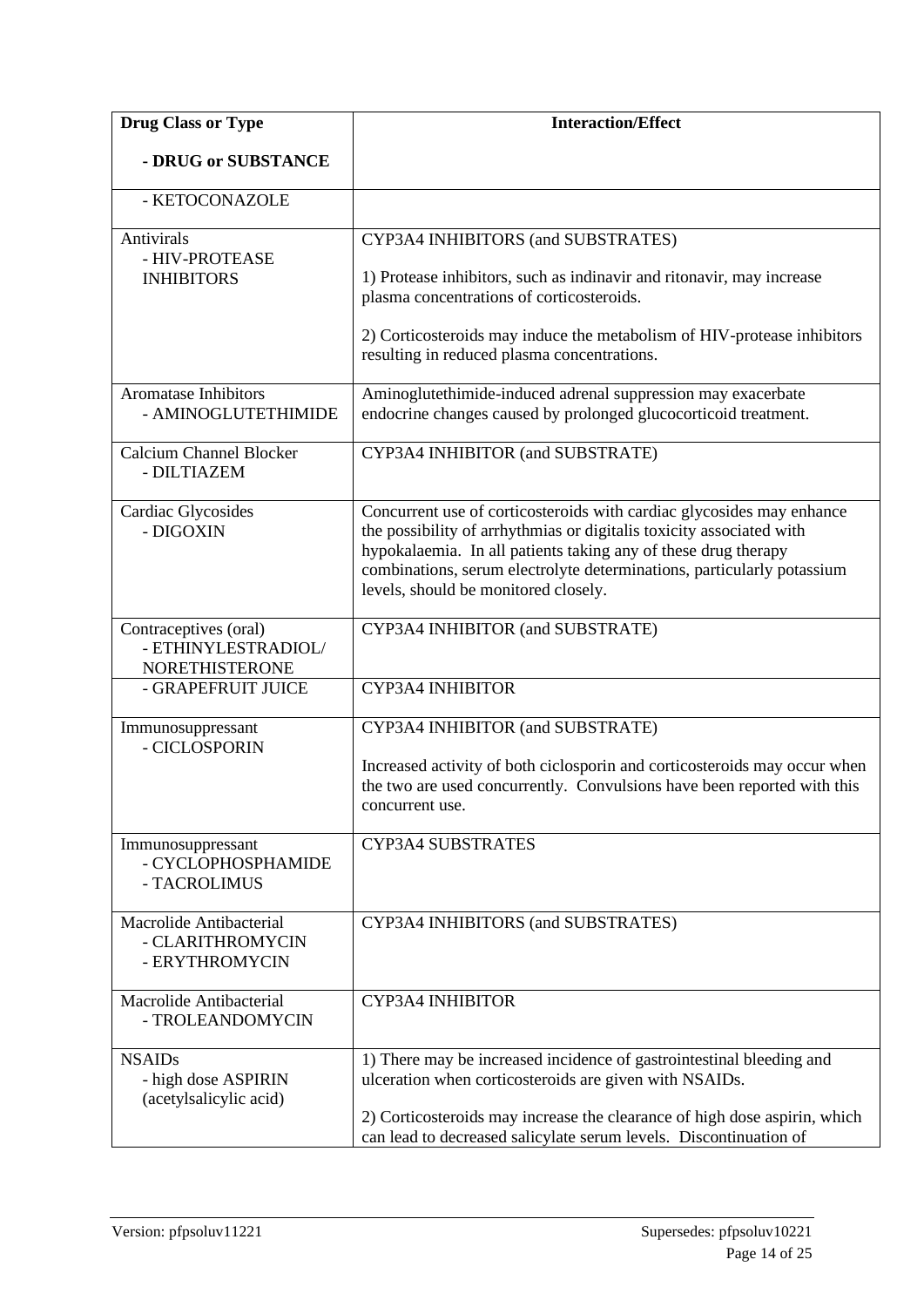| <b>Drug Class or Type</b>         | <b>Interaction/Effect</b>                                                                                                                                                                                                                                                                                                                                                                                                                                                                             |
|-----------------------------------|-------------------------------------------------------------------------------------------------------------------------------------------------------------------------------------------------------------------------------------------------------------------------------------------------------------------------------------------------------------------------------------------------------------------------------------------------------------------------------------------------------|
| - DRUG or SUBSTANCE               |                                                                                                                                                                                                                                                                                                                                                                                                                                                                                                       |
|                                   | corticosteroid treatment can lead to raised salicylate serum levels, which<br>could lead to an increased risk of salicylate toxicity.                                                                                                                                                                                                                                                                                                                                                                 |
| <b>Potassium Depleting Agents</b> | When corticosteroids are administered concomitantly with potassium<br>depleting agents (i.e. diuretics), patients should be observed closely for<br>development of hypokalaemia. There is also an increased risk of<br>hypokalaemia with concurrent use of corticosteroids with amphotericin B,<br>xanthines, or beta2 agonists. There have been cases reported in which<br>concomitant use of amphotericin B and hydrocortisone was followed by<br>cardiac enlargement and congestive heart failure. |

The pharmacokinetic interactions listed below are potentially clinically important.

- 1. Oral contraceptives retard the metabolism of hydrocortisone due to its increased binding to globulin (transcortin). This increases the plasma levels of hydrocortisone thus potentiating its biological effect. Dosage adjustments of hydrocortisone may be required if estrogens are added to or withdrawn from a stable dosage regimen.
- 2. Drugs that induce hepatic enzymes such as phenobarbitone, phenytoin and rifampicin may increase the clearance of corticosteroids and may require increases in corticosteroid dose to achieve the desired response.
- 3. Drugs such as troleandomycin and ketoconazole may inhibit the metabolism of corticosteroids and thus decrease their clearance. Therefore the dose of corticosteroid should be titrated to avoid steroid toxicity.

# **4.6 Fertility, pregnancy and lactation**

### **Effects on fertility**

No specific animal or clinical studies on the effects of hydrocortisone on fertility have been performed. Corticosteroids have been shown to impair fertility and reduce embryonic viability in studies in mice and rats.

### **Use in pregnancy – Pregnancy Category C**

Since adequate human reproductive studies have not been done with hydrocortisone sodium succinate, this medicinal product should be used during pregnancy only after a careful assessment of the benefit-risk ratio to the mother and fetus.

In animal experiments, corticosteroids have been found to cause malformations of various kinds (cleft palate, skeletal malformations) and abortion. These findings do not seem to be relevant to human beings. Some corticosteroids readily cross the placenta. Reduced placental and birth weight have been recorded in animals and humans after long-term treatment. Since the possibility of suppression of the adrenal cortex in the newborn baby after long-term treatment must be considered, the needs of the mother must be carefully weighed against the risk to the fetus when prescribing corticosteroids. Some retrospective studies have found an increased incidence of low birth weights in infants born of mothers receiving corticosteroids.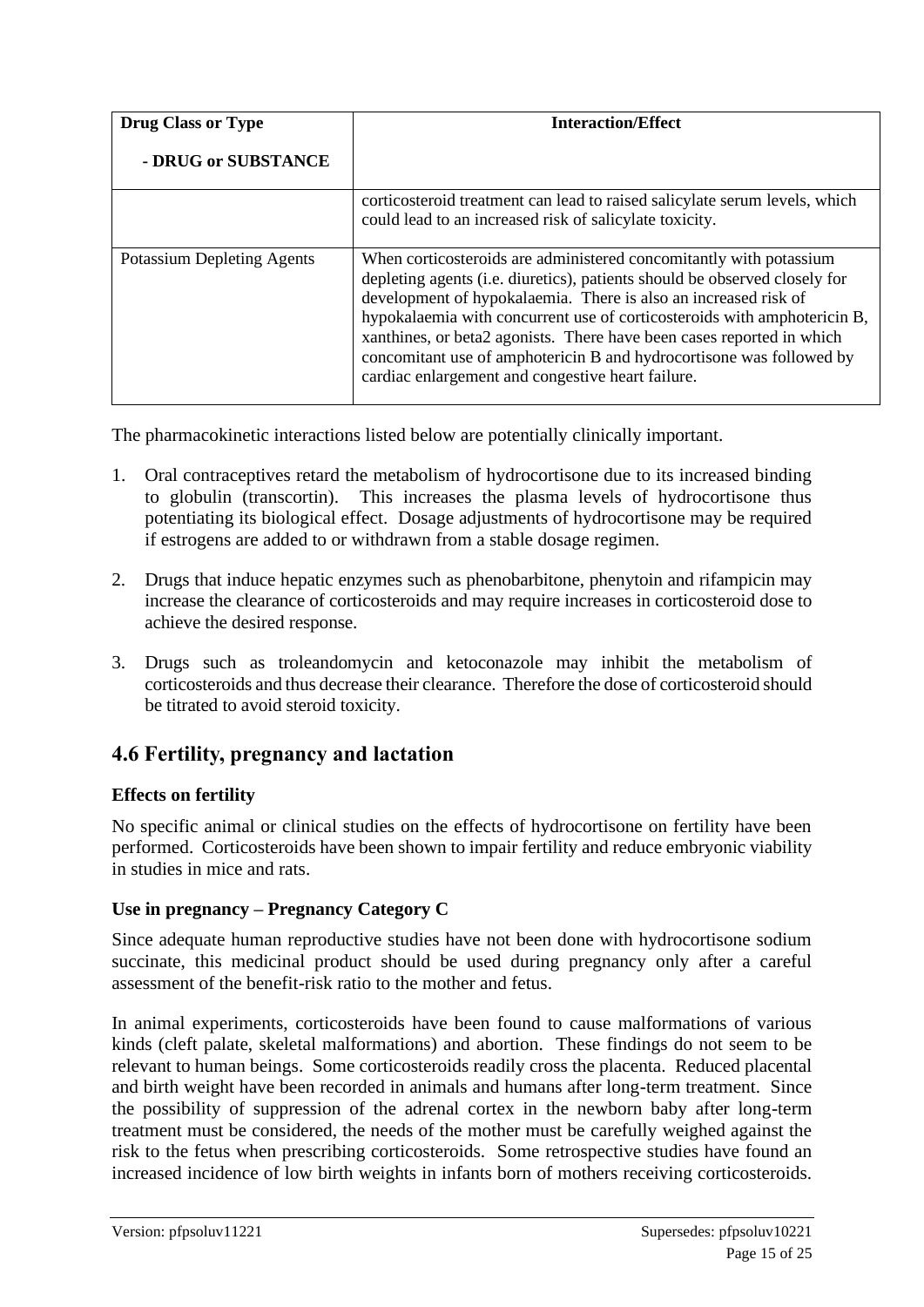In humans, the risk of low birth weight appears to be dose-related and may be minimised by administering lower corticosteroid doses. The short-term use of corticosteroids antepartum for the prevention of respiratory distress syndrome does not seem to pose a risk to the fetus or the newborn infant.

Infants born of mothers who have received substantial doses of corticosteroids during pregnancy must be carefully observed and evaluated for signs of adrenal insufficiency.

Maternal pulmonary oedema has been reported with tocolysis and fluid overload.

Cataracts have been observed in infants born to mothers treated with long-term corticosteroids during pregnancy.

#### **Use in lactation**

Prednisolone is excreted in breast milk, therefore it is reasonable to assume that all corticosteroids are. No specific data are known for hydrocortisone sodium succinate. Therefore, it is recommended that breastfeeding should cease in women who will be or are receiving corticosteroids.

# **4.7 Effects on ability to drive and use machines**

The effect of corticosteroids on the ability to drive or use machinery has not been systematically evaluated. Undesirable effects, such as syncope, vertigo and convulsions are possible after treatment with corticosteroids (see section, 4.8 Adverse effects (undesirable effects)). If affected, patients should not drive or operate machinery.

# **4.8 Adverse effects (undesirable effects)**

#### **Infections and infestations**

- Infection masked opportunistic infections (with any pathogen, in any location in the body, from mild to fatal
- Infections (becoming active, including reactivation of tuberculosis).

#### **Neoplasms benign, malignant and unspecified (including cysts and polyps)**

• Kaposi's sarcoma (has been reported to occur in patients receiving corticosteroid therapy).

#### **Blood and lymphatic system disorders**

• Leucocytosis.

#### **Immune system disorders**

- Drug hypersensitivity
- Anaphylactic reaction
- Anaphylactoid reaction.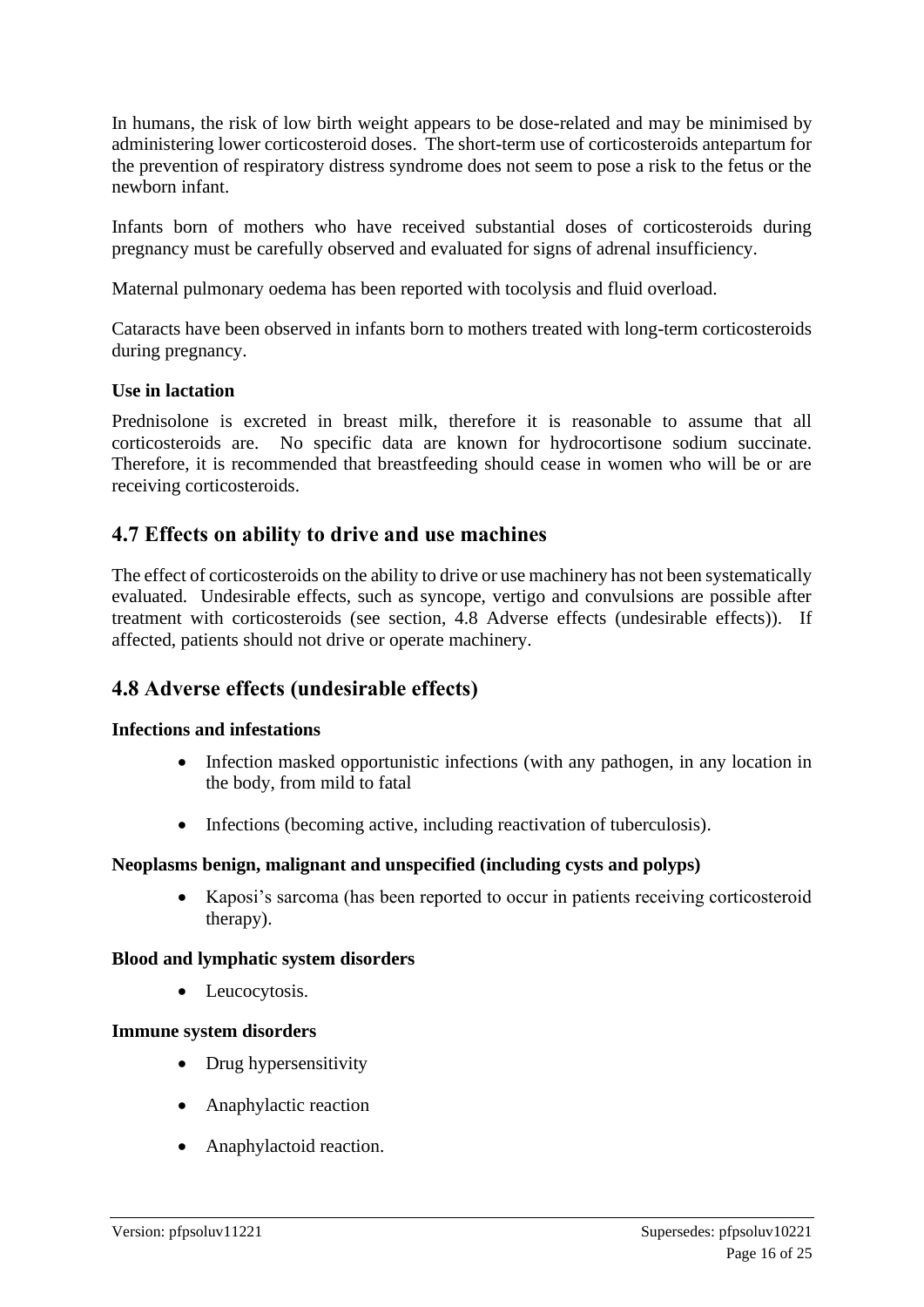#### **Endocrine disorders**

- Cushingoid
- Hypopituitarism
- Steroid withdrawal syndrome
- Manifestations of latent diabetes mellitus.

#### **Metabolism and nutrition disorders**

- Metabolic acidosis
- Sodium retention
- Fluid retention
- Alkalosis hypokalaemic
- Dyslipidaemia
- Glucose tolerance impaired
- Increased insulin requirement (or oral hypoglycaemic agents in diabetics)
- Lipomatosis
- Increased appetite (which may result in weight increased).

#### **Psychiatric disorders**

- Affective disorder (including depression, euphoric mood, affect lability, drug dependence, suicidal ideation)
- Psychotic disorder (including mania, delusion, hallucination and schizophrenia)
- Mental disorder
- Personality change
- Confusional state
- Anxiety
- Mood swings
- Abnormal behaviour
- Insomnia
- Irritability.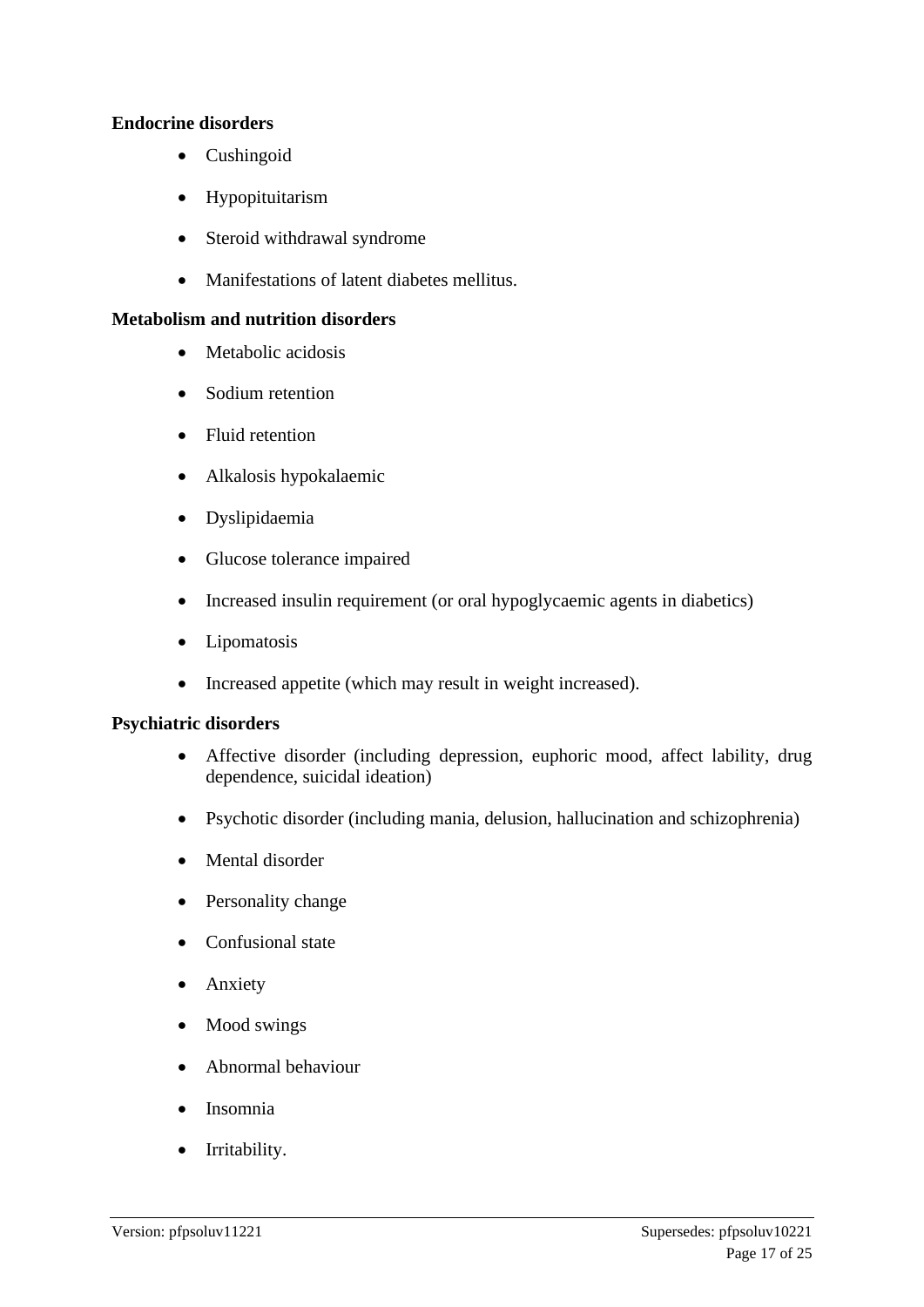#### **Nervous system disorders**

- Epidural lipomatosis
- Intracranial pressure increased
- Benign intracranial hypertension
- **Seizure**
- Amnesia
- Cognitive disorder
- Dizziness
- Headache.

#### **Eye disorders**

- Central serous chorioretinopathy
- Cataract
- Glaucoma
- Exophthalmos
- Vision blurred.

#### **Ear and labyrinth disorders**

• Vertigo.

#### **Cardiac disorders**

- Congestive heart failure (in susceptible patients)
- Hypertrophic cardiomyopathy in prematurely born infants.

#### **Vascular disorders**

- Thrombosis
- Hypertension
- Hypotension.

#### **Respiratory, thoracic and mediastinal disorders**

- Pulmonary embolism
- Gasping Syndrome
- Hiccups.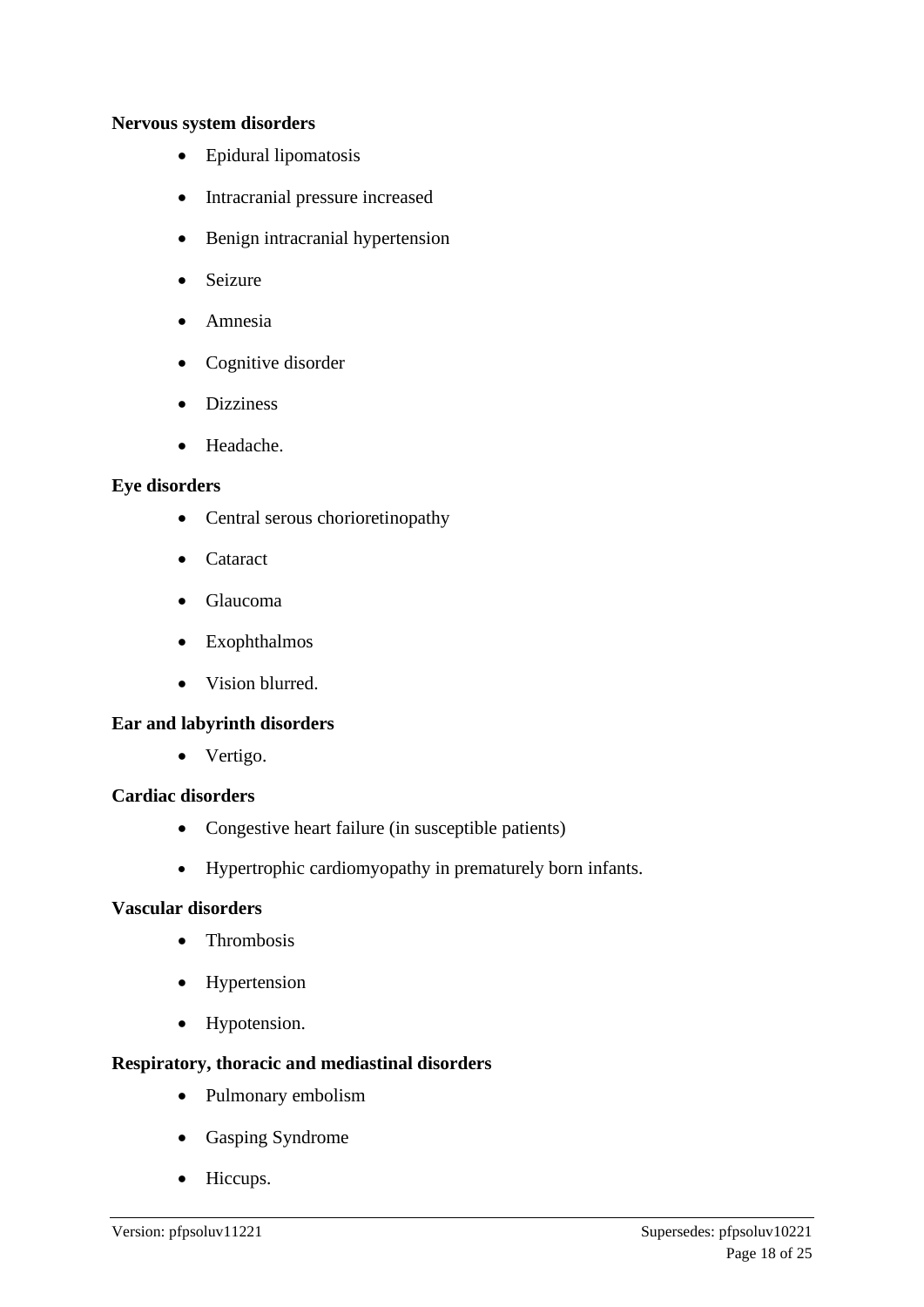#### **Gastrointestinal disorders**

- Peptic ulcer (with possible peptic ulcer perforation and peptic ulcer haemorrhage)
- Intestinal perforation
- Gastric haemorrhage
- Pancreatitis
- Oesophagitis
- Abdominal distension
- Abdominal pain
- Diarrhoea
- Dyspepsia
- Nausea.

#### **Skin and subcutaneous tissue disorders**

- Angioedema
- Hirsutism
- Petechiae
- Ecchymosis
- Skin atrophy
- Erythema
- Hyperhidrosis
- Skin striae
- Rash
- Pruritus
- Urticaria
- Acne
- Skin hypopigmentation.

#### **Musculoskeletal and connective tissue disorders**

• Muscle weakness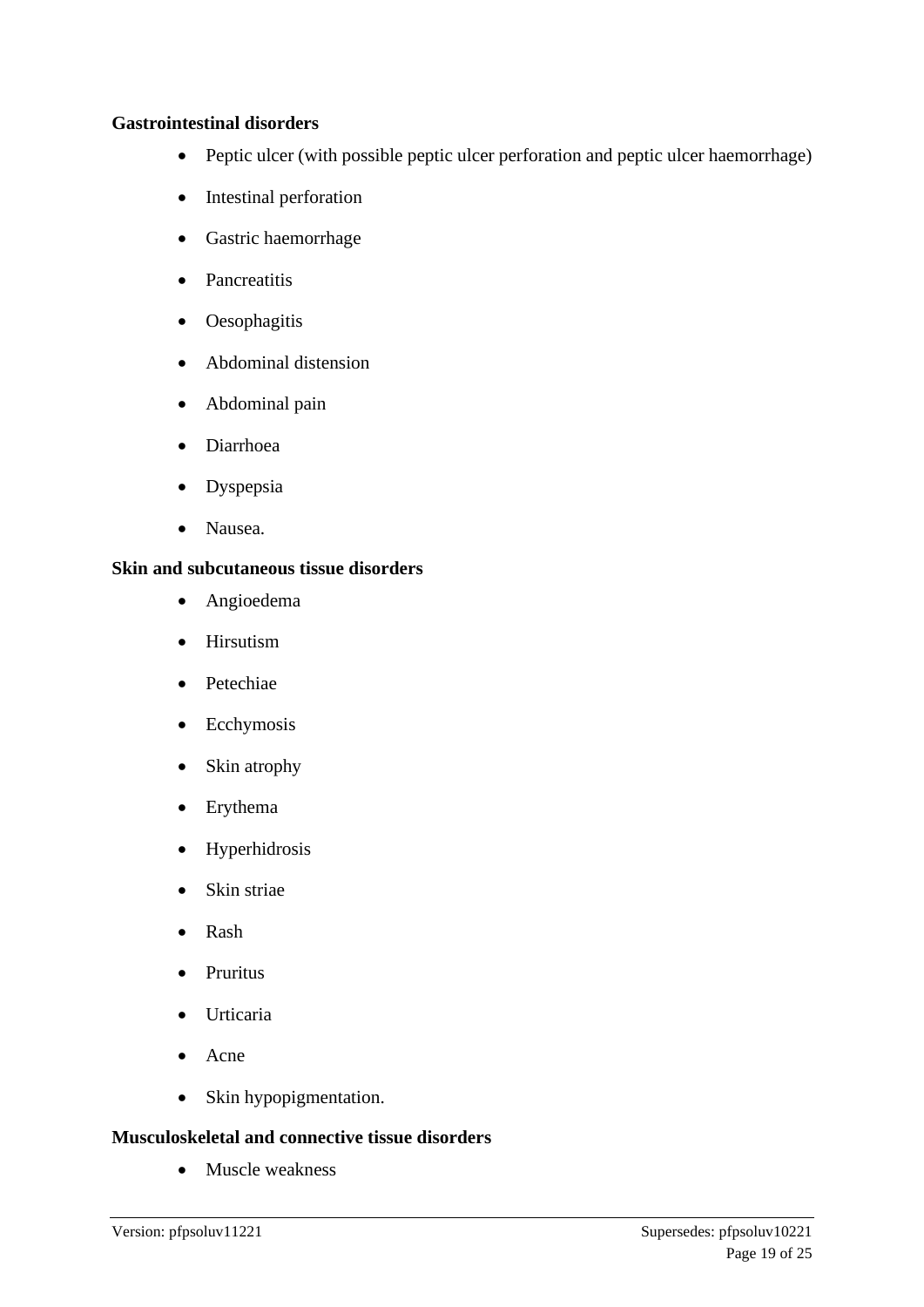- Myalgia
- **Myopathy**
- Muscle atrophy
- Osteoporosis
- **Osteonecrosis**
- Pathological fracture
- Neuropathic arthropathy
- Arthralgia
- Growth retardation.

#### **Reproductive system and breast disorders**

• Menstruation irregular.

#### **General disorders and administration site conditions**

- Impaired healing
- Oedema peripheral
- **Fatigue**
- Malaise
- Injection site reaction.

#### **Investigations**

- Intraocular pressure increased
- Carbohydrate tolerance decreased
- Blood potassium decreased
- Urine calcium increased
- Alanine aminotransferase increased, aspartate aminotransferase increased, blood alkaline phosphatase increased. These changes are usually small, not associated with any clinical syndrome and are reversible upon discontinuation.
- Blood urea increased
- Suppression of reactions to skin tests.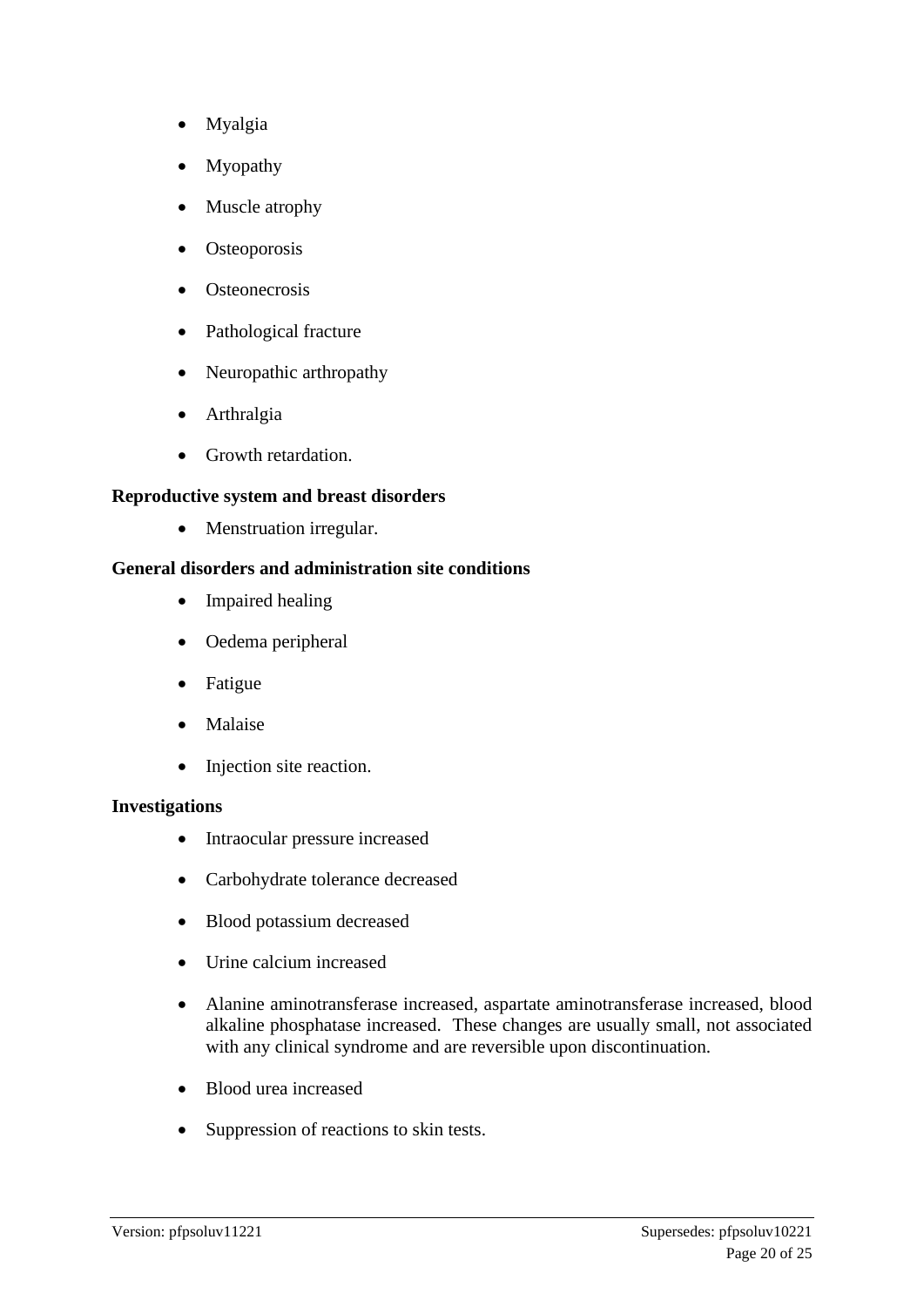### **Injury, poisoning and procedural complications**

- Spinal compression fracture
- Tendon rupture.

The following additional reactions are related to parenteral corticosteroid therapy:

- Hyperpigmentation or hypopigmentation
- Subcutaneous and cutaneous atrophy
- Sterile abscess.

### **Reporting suspected adverse effects**

Reporting suspected adverse reactions after registration of the medicinal product is important. It allows continued monitoring of the benefit-risk balance of the medicinal product. Healthcare professionals are asked to report any suspected adverse reactions at [https://www.tga.gov.au/reporting-problems.](https://www.tga.gov.au/reporting-problems)

# **4.9 Overdose**

### **Symptoms and signs**

Reports of acute toxicity and metabolic disturbances with glucocorticoids are rare but do occur. There is no clinical syndrome of acute overdosage with hydrocortisone sodium succinate. Acute overdose may possibly aggravate pre-existing disease states such as ulceration of the gastrointestinal tract, electrolyte disturbances, infections, diabetes and oedema.

Repeated frequent doses (daily or several times per week) over a protracted period may result in a Cushingoid state. The possibility of adrenal suppression should be guarded against by gradual diminution of dose levels over a period of time.

### **Treatment**

In the event of acute overdose, treatment is symptomatic and supportive, including respiratory and cardiovascular function. In chronic toxicity, fluids and electrolytes should be monitored closely. Serum levels are not clinically useful.

For information on the management of overdose, contact the Poisons Information Centre on 13 11 26 (Australia).

# **5. PHARMACOLOGICAL PROPERTIES**

# **5.1 Pharmacodynamic properties**

### **Mechanism of action**

Hydrocortisone sodium succinate is an anti-inflammatory adrenocortical steroid. This highly water-soluble sodium succinate ester of hydrocortisone permits the immediate intravenous administration of high doses of hydrocortisone in a small volume of diluent and is particularly useful where high blood levels of hydrocortisone are required rapidly.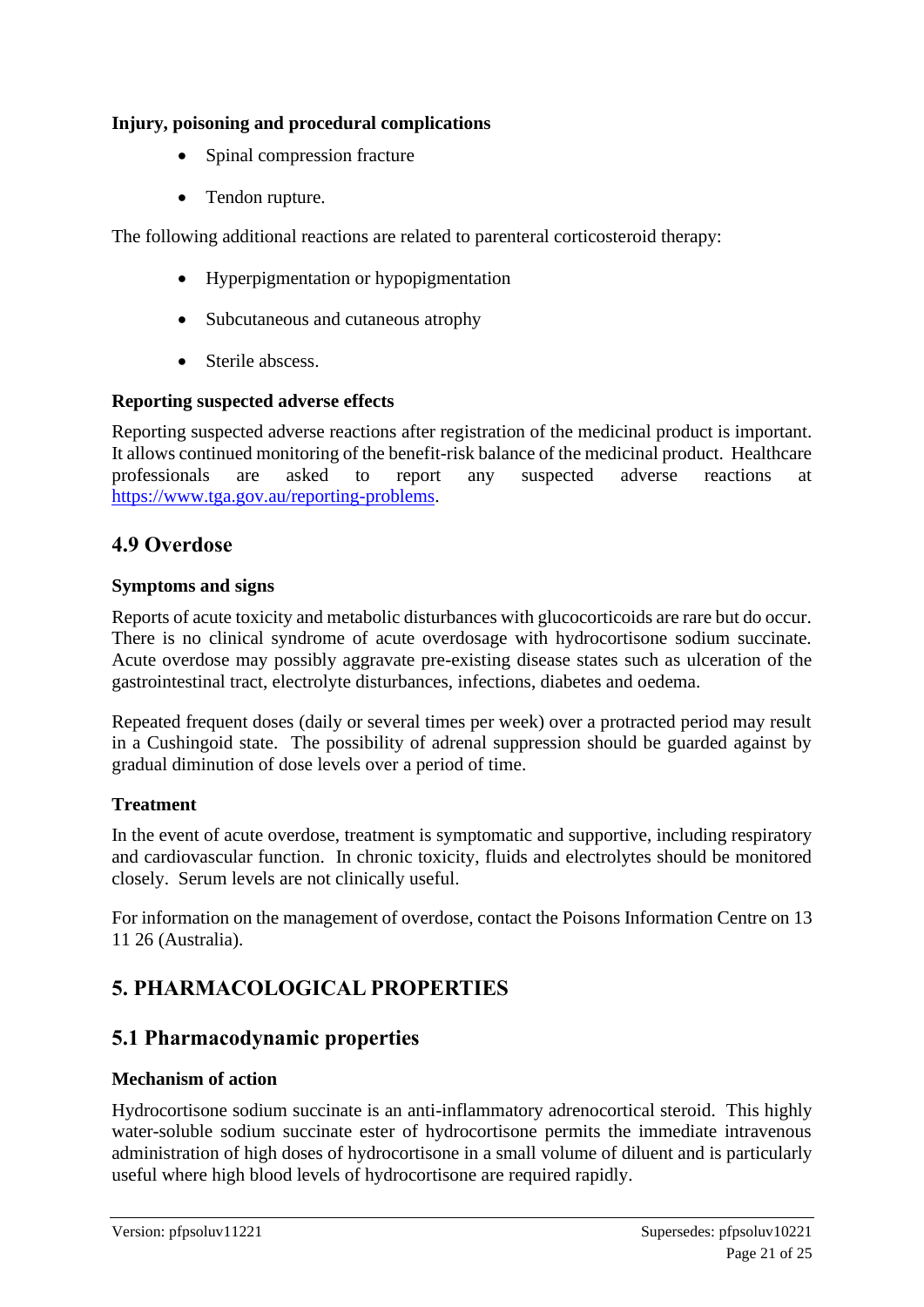Hydrocortisone sodium succinate has the same metabolic and anti-inflammatory actions as hydrocortisone. When given parenterally and in equimolar quantities, the two compounds are equivalent in biological activity.

### **Clinical trials**

No data available.

# **5.2 Pharmacokinetic properties**

#### **Absorption**

Following the intravenous injection of hydrocortisone sodium succinate, demonstrable effects are evident within 1 hour and persist for a variable period. This preparation is also rapidly absorbed when administered intramuscularly. Thus, if constantly high blood levels are required, injections should be made every 4 to 6 hours.

### **Metabolism**

Hydrocortisone is metabolised by 11β-hydroxysteroid dehydrogenase type 2 (11β-HSD2) and the cytochrome P450 (CYP) 3A4 enzyme. The CYP3A4 enzyme catalyses 6β-hydroxylation of steroids, the essential Phase I metabolic step for both endogenous and synthetic corticosteroids.

### **Excretion**

Excretion of the intravenously administered dose is nearly complete within 12 hours. Intramuscular injections are excreted in a pattern similar to that observed after intravenous injections.

# **5.3 Preclinical safety data**

### **Genotoxicity**

No data available.

#### **Carcinogenicity**

No data available.

# **6. PHARMACEUTICAL PARTICULARS**

# **6.1 List of excipients**

SOLU-CORTEF 100 mg plain vial

- Dibasic sodium phosphate
- Monobasic sodium phosphate

#### SOLU-CORTEF ACT-O-VIAL 100 mg, 250 mg, 500 mg (when mixed)

- Dibasic sodium phosphate
- Monobasic sodium phosphate
- Sodium hydroxide (for pH adjustment)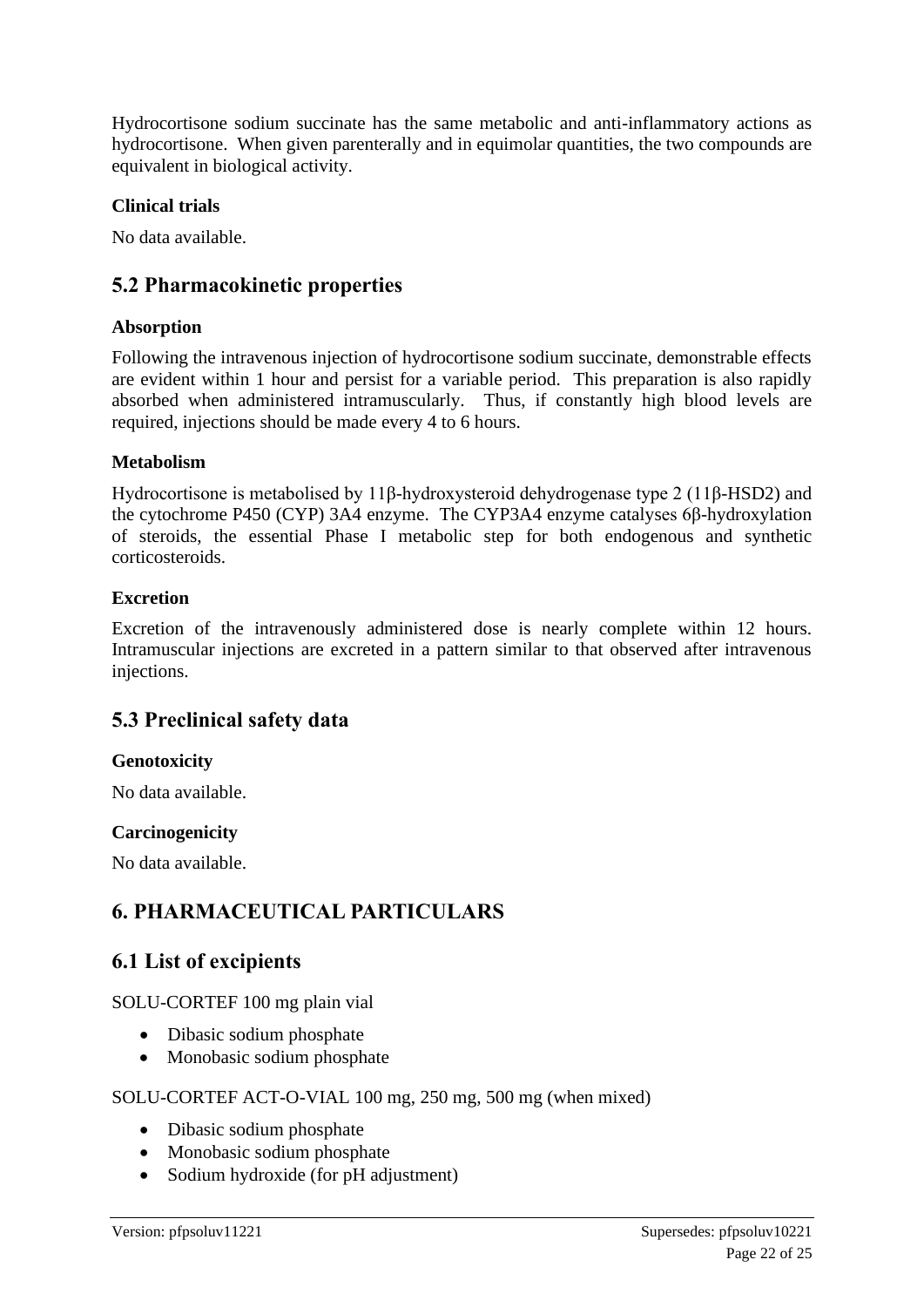• Water for injections

# **6.2 Incompatibilities**

Incompatibilities were either not assessed or not identified as part of the registration of this medicine.

# **6.3 Shelf life**

In Australia, information on the shelf life can be found on the public summary of the Australian Register of Therapeutic Goods (ARTG). The expiry date can be found on the packaging.

# **6.4 Special precautions for storage**

Store unreconstituted powder below 25°C; protect from light.

# **6.5 Nature and contents of container**

SOLU-CORTEF and SOLU-CORTEF ACT-O-VIAL are available in the following pack sizes:

5 x 100 mg powder for injection in glass vials

1 x ACT-O-VIAL with 100 mg powder for injection and 2 mL diluent in separate chambers

1 x ACT-O-VIAL with 250 mg powder for injection and 2 mL diluent in separate chambers

1 x ACT-O-VIAL with 500 mg powder for injection and 4 mL diluent in separate chambers

# **6.6 Special precautions for disposal**

In Australia, any unused medicine or waste material should be disposed of by taking to your local pharmacy.

# **6.7 Physicochemical properties**

Hydrocortisone sodium succinate is a white or nearly white, odourless, hygroscopic amorphous solid. It is very soluble in water and in alcohol, very slightly soluble in acetone and insoluble in chloroform.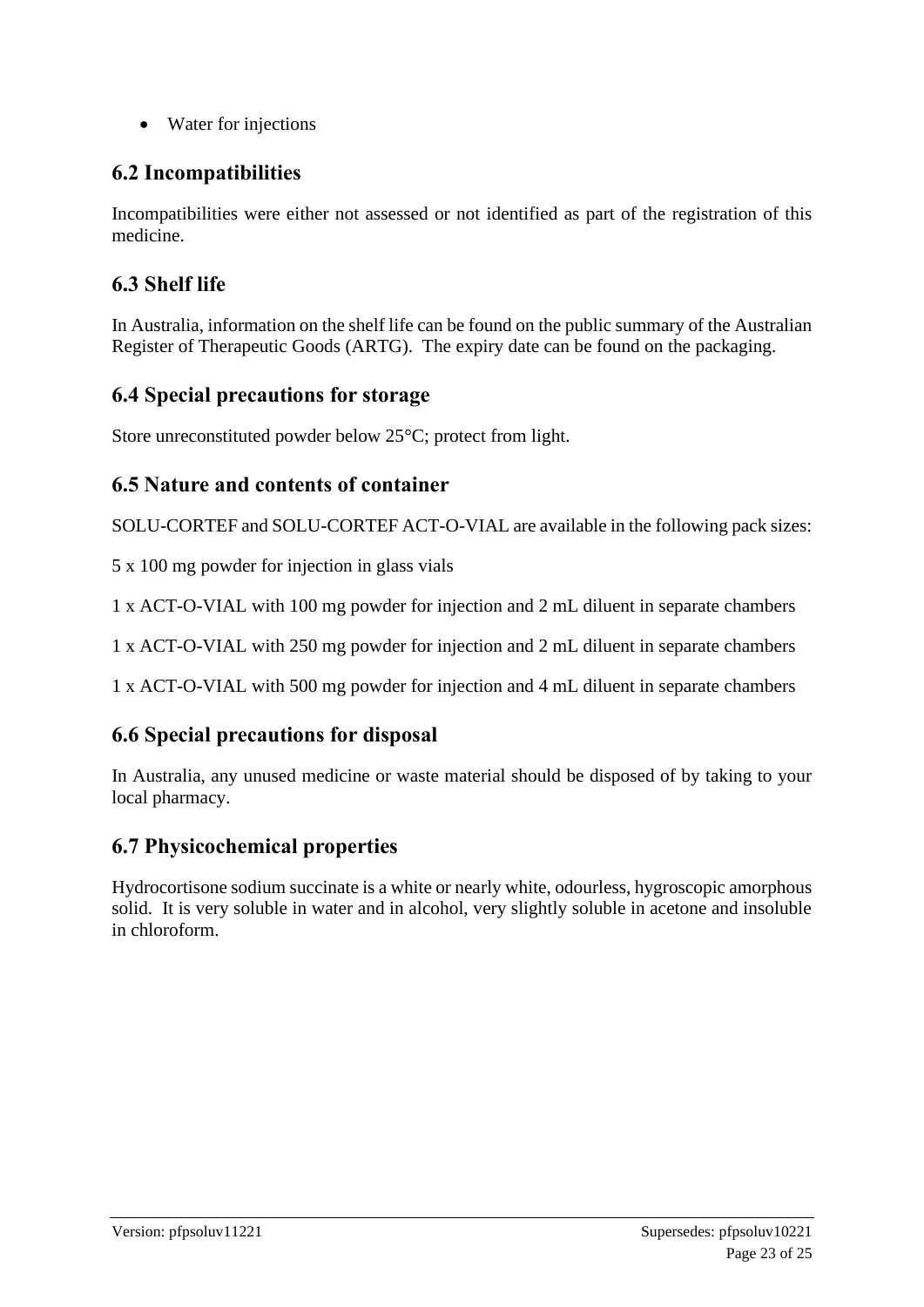### **Chemical structure**



Non-proprietary name: hydrocortisone sodium succinate Molecular weight is 484.52.

### **CAS number**

125-04-2

# **7. MEDICINE SCHEDULE (POISONS STANDARD)**

S4, Prescription Only Medicine

# **8. SPONSOR**

Pfizer Australia Pty Ltd Level 17, 151 Clarence Street SYDNEY NSW 2000 Toll Free Number: 1800 675 229 www.pfizer.com.au

# **9. DATE OF FIRST APPROVAL**

100 mg plain vial: 2 August 1991

100 mg, 250 mg, 500 mg Act-O-Vials: 5 March 2010.

# **10. DATE OF REVISION**

17 December 2021

Registered trademark